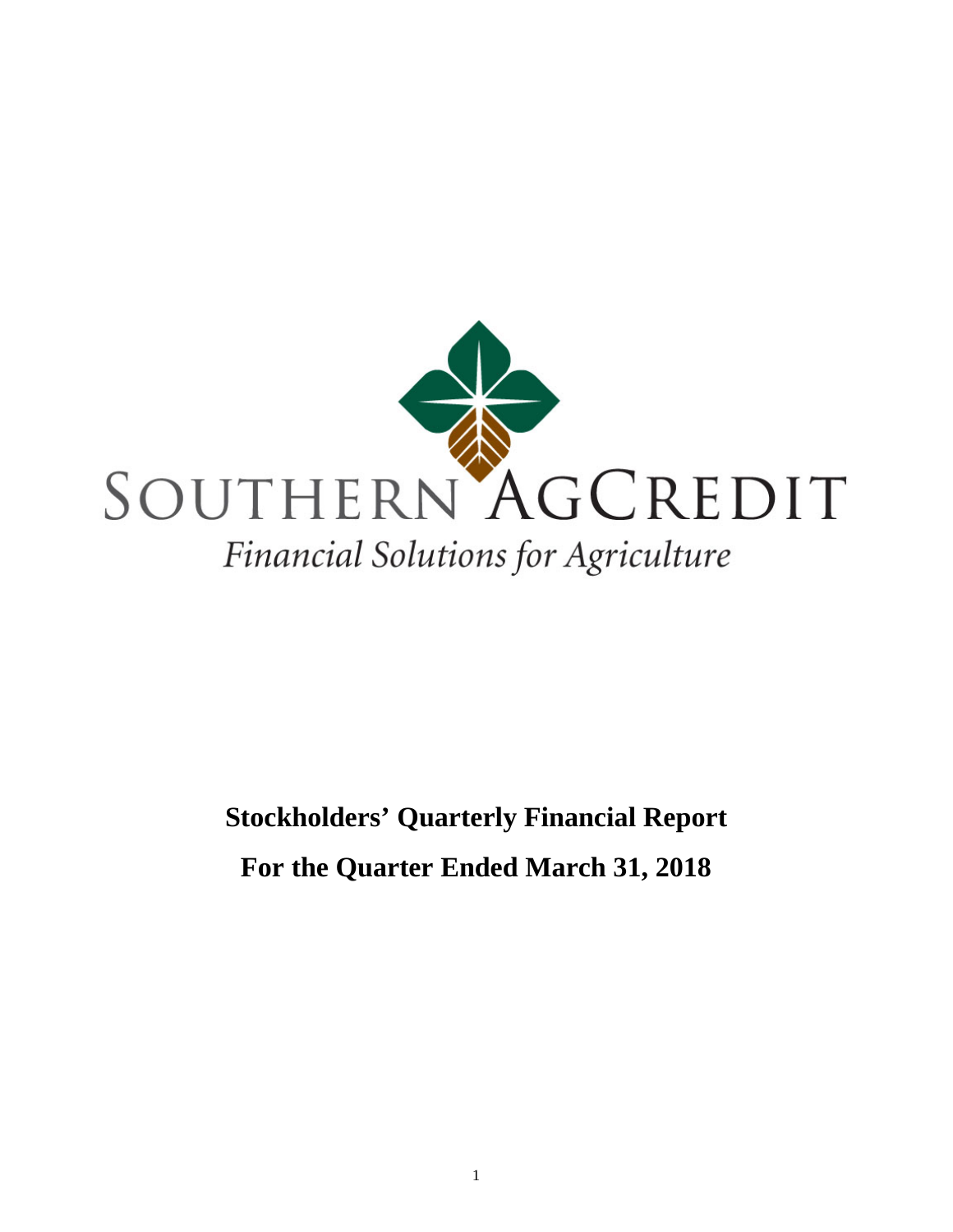#### **REPORT OF MANAGEMENT**

The undersigned certify that we have reviewed this report, that it has been prepared in accordance with all applicable statutory or regulatory requirements, and that the information contained herein is true, accurate and complete to the best of our knowledge and belief.

To meet its responsibility for reliable financial information, management depends on the Farm Credit Bank of Texas' and the association's accounting and internal control systems, which have been designed to provide reasonable, but not absolute, assurance that assets are safeguarded and transactions are properly authorized and recorded. The systems have been designed to recognize that the cost of controls must be related to the benefits derived. The board of directors has overall responsibility for the association's systems of internal control and financial reporting. The board consults regularly with management and reviews the results of the audits and examinations referred to previously. The undersigned certify that we have reviewed this annual report, that it has been prepared in accordance with all applicable statutory and regulatory requirements, and that the information contained herein is true, accurate and complete to the best of our knowledge or belief.

e H. Hayman

Chie: Executive Officer May 10, 2018

Kevin Rhodes Chairman, Board of Directors May 10, 2018

Phillip D. Morgan, CPA, CGMA Chief Financial and Operating Officer May 10, 2018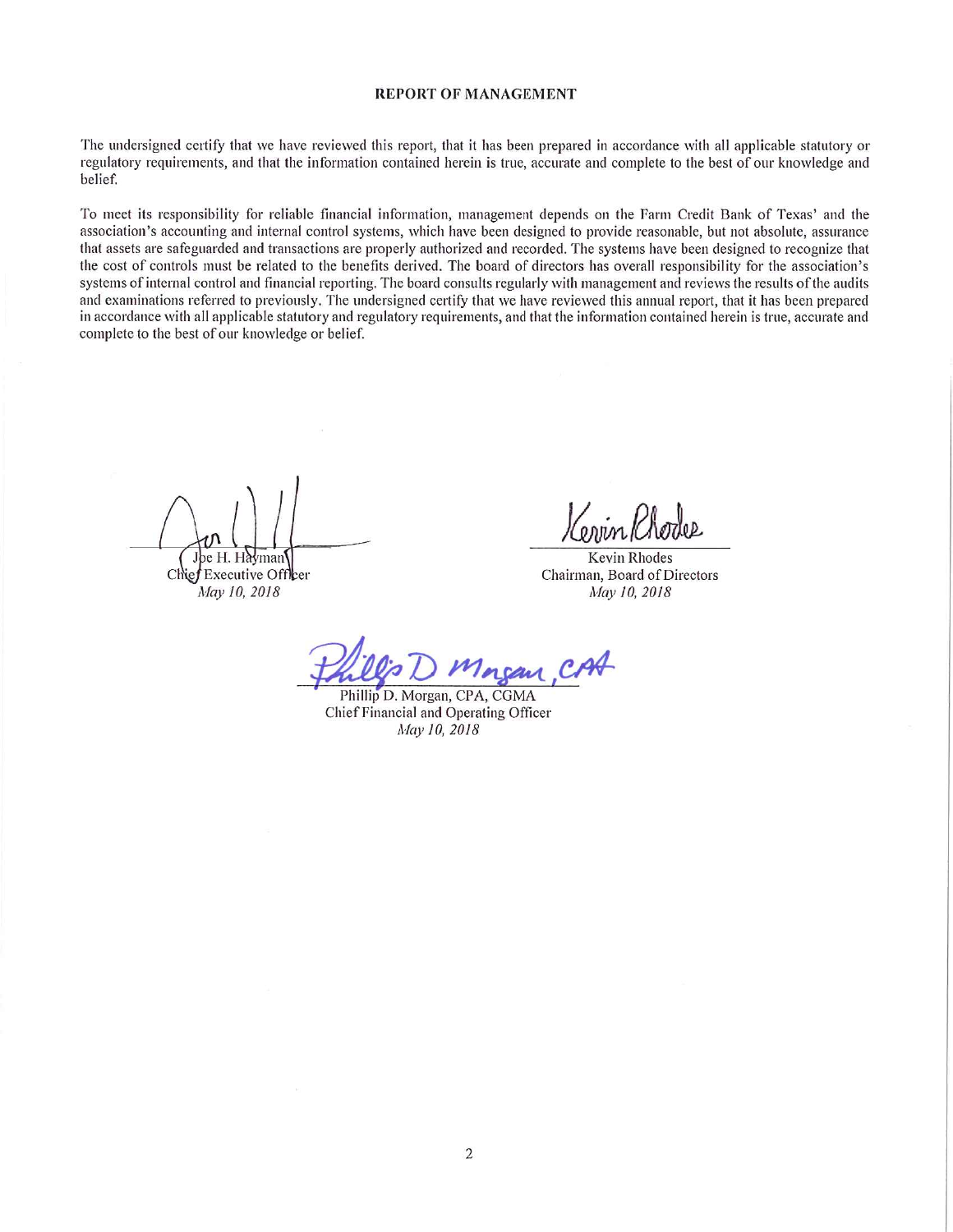## **SOUTHERN AGCREDIT, ACA MANAGEMENT'S DISCUSSION AND ANALYSIS**

The following commentary reviews the financial performance of the Southern AgCredit, ACA (Agricultural Credit Association), referred to as the association, for the quarter ended March 31, 2018. These comments should be read in conjunction with the accompanying financial statements and the December 31, 2017 Annual Report to Stockholders.

The association is a member of the Farm Credit System (System), a nationwide network of cooperatively owned financial institutions established by and subject to the provisions of the Farm Credit Act of 1971, as amended, and the regulations of the Farm Credit Administration (FCA) promulgated thereunder.

The consolidated financial statements comprise the operations of the ACA and its wholly-owned subsidiaries. The consolidated financial statements were prepared under the oversight of the association's audit committee.

## **Significant Events:**

In December 2017, the association's board of directors declared a patronage in the amount of \$17,899,898 to stockholders, including \$9,502,359 to be paid in cash, and \$8,397,539 in the form of non-qualified allocated equity on behalf of the individual stockholders and retained by the association. Nonqualified allocated equities are not taxable to the stockholder. The cash patronage was disbursed to the association stockholders in February 2018. The 2017 cash patronage represents a record return of earnings to the stockholders of the association.

The association continues to provide its members with quality financial services. The board of directors and management remain committed to maintaining the financial integrity of the association while offering competitive loan products that meet the financial needs of agricultural producers.

## **Loan Portfolio:**

Total loans outstanding at March 31, 2018, including nonaccrual loans and sales contracts, were \$1,020,703,123 compared to \$1,023,298,902 at December 31, 2017, reflecting a decrease of 0.3 percent. Nonaccrual loans as a percentage of total loans outstanding were 0.2 percent at March 31, 2018, compared to 0.3 percent at December 31, 2017.

The association recorded no recoveries or charge-offs for the quarter ended March 31, 2018, or for the same period in 2017. The association's allowance for loan losses was 0.1 percent of total loans outstanding as of March 31, 2018, and December 31, 2017.

## *Agribusiness Loan Program*

The Association utilizes the Mississippi Development Authority's Agribusiness Enterprise Loan Program (ABE) to lower the cost of financing for its borrowers. The ABE loan program is designed to provide a percentage of low-cost state financing that is combined with private financial lending institutions' loan proceeds to encourage loans to the agribusiness industry in the state.

The Association guarantees payment of the borrower's ABE loan to the Mississippi Development Authority (MDA) and, therefore, the amount of ABE loans outstanding and due to MDA is included in "Loans" on the consolidated balance sheet with an offsetting liability at "Guaranteed obligations to government entities." ABE loans totaled \$16,464,636 and \$16,573,976 as of March 31, 2018 and December 31, 2017, respectively.

## **Risk Exposure:**

High-risk assets include nonaccrual loans, loans that are past due 90 days or more and still accruing interest, formally restructured loans and other property owned. The following table illustrates the association's components and trends of high-risk assets.

|                            | <b>March 31, 2018</b> |               |               | December 31, 2017 |           |         |  |
|----------------------------|-----------------------|---------------|---------------|-------------------|-----------|---------|--|
|                            |                       | <b>Amount</b> | $\frac{6}{9}$ |                   | Amount    | %       |  |
| Nonaccrual                 | \$                    | 2,170,196     | 26.4%         | \$                | 3,283,762 | 34.9%   |  |
| Formally restructured      | \$                    | 295,548       | $3.6\%$       | \$                | 535,519   | 5.7%    |  |
| 90 days past due and still |                       |               |               |                   |           |         |  |
| accruing interest          |                       | 159,048       | $1.9\%$       |                   |           | $0.0\%$ |  |
| Other property owned, net  |                       | 5,597,118     | 68.1%         |                   | 5,597,118 | 59.4%   |  |
| Total                      |                       | 8,221,910     | 100.0%        | S                 | 9,416,399 | 100.0%  |  |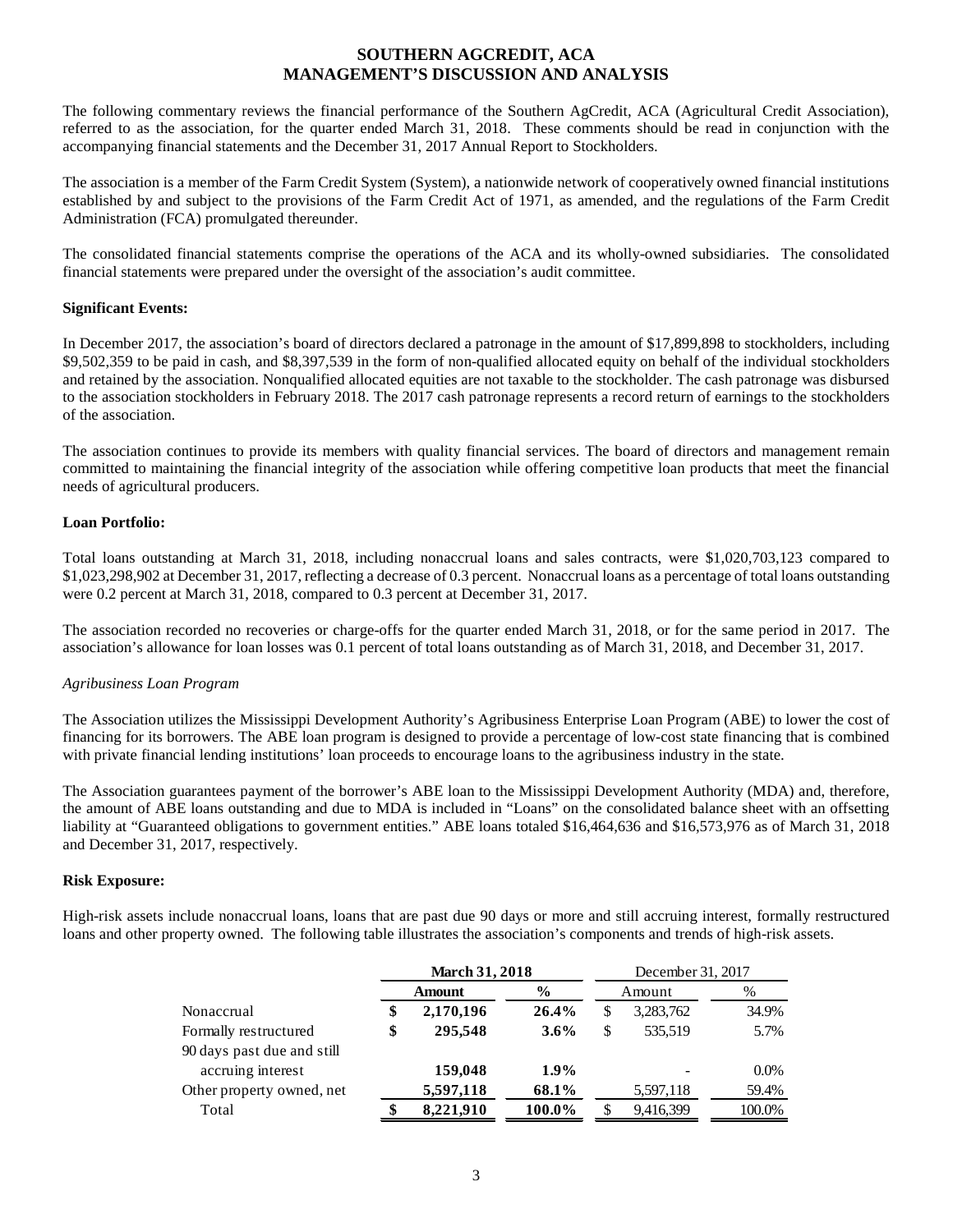The balance of nonaccrual volume as of March 31, 2018 is primarily secured by real estate with a total specific allowance of \$23,262 related to one loan. The decrease in nonaccrual volume since the prior year end is primarily related to loans to one borrower with a loan balance of \$1,141,089 which paid off in the first quarter of 2018.

The balance of other property owned as of March 31, 2018 is primarily related to the foreclosure of a large complex of loans to a group of borrowers originated in 2006, and recognized as nonperforming in the first quarter of 2008. Upon completion of the foreclosure, the association recognized an increase in other property owned related to the value of the acquired collateral from these loans of \$11,145,692, and \$8,563,039, as received in years 2010 and 2011, respectively. Subsequent decreases in value include property liquidations and market value adjustments.

## **Investments:**

During the first quarter of 2010, the association exchanged \$35,192,440 of mortgage loans that previously were covered under a longterm standby commitment to purchase agreement with Federal Agricultural Mortgage Corporation (Farmer Mac) for a Farmer Mac guaranteed agricultural mortgage-backed security. No gain or loss was recognized in the financial statements upon completion of the exchange transaction. The association continues to service the loans included in this transaction. These investments in guaranteed securities, with a remaining balance of \$6,345,581, are included in this report's Consolidated Balance Sheet as investments – held-tomaturity.

## **Results of Operations:**

The association had net income of \$5,403,836 for the three months ended March 31, 2018, as compared to net income of \$4,446,055 for the same period in 2017, reflecting an increase of 21.5 percent primarily due to a refund from the Farm Credit System Insurance Corp (FCSIC), and an increase in interest income. Net interest income was \$6,607,439 for the three months ended March 31, 2018, compared to \$6,280,003 for the same period in 2017.

|                               | Three months ended   |                  |               |               |    |            |  |
|-------------------------------|----------------------|------------------|---------------|---------------|----|------------|--|
|                               | March 31,            |                  |               | March 31,     |    |            |  |
|                               | 2018                 |                  |               | 2017          |    |            |  |
|                               | Average              |                  |               | Average       |    |            |  |
|                               | <b>Balance</b>       | <b>Interest</b>  |               | Balance       |    | Interest   |  |
| Loans                         | \$1,019,272,260      | \$<br>11,855,337 | $\mathsf{\$}$ | 965,943,704   | \$ | 10,552,967 |  |
| Investments                   | 6,459,558            | 72,740           |               | 9,657,934     |    | 102,495    |  |
| Total interest-earning assets | 1,025,731,818        | 11,928,077       |               | 975,601,638   |    | 10,655,462 |  |
| Interest-bearing liabilities  | 879,360,585          | 5,320,638        |               | 843,400,428   |    | 4,375,459  |  |
| Impact of capital             | \$<br>146, 371, 233  |                  | \$            | 132,201,210   |    |            |  |
| Net interest income           |                      | 6,607,439<br>\$  |               |               | S  | 6,280,003  |  |
|                               |                      |                  |               |               |    |            |  |
|                               | 2018                 |                  |               | 2017          |    |            |  |
|                               | <b>Average Yield</b> |                  |               | Average Yield |    |            |  |
| Yield on loans                | 4.72%                |                  |               | 4.43%         |    |            |  |
| Yield on investments          | $4.57\%$             |                  |               | 4.30%         |    |            |  |
| Total yield on interest-      |                      |                  |               |               |    |            |  |
| earning assets                | 4.72%                |                  |               | 4.43%         |    |            |  |
| Cost of interest-bearing      |                      |                  |               |               |    |            |  |
| liabilities                   | 2.45%                |                  |               | 2.10%         |    |            |  |
| Interest rate spread          | 2.27%                |                  |               | 2.33%         |    |            |  |
| Net interest income as a      |                      |                  |               |               |    |            |  |
| percentage of average         |                      |                  |               |               |    |            |  |
| earning assets                | 2.61%                |                  |               | 2.61%         |    |            |  |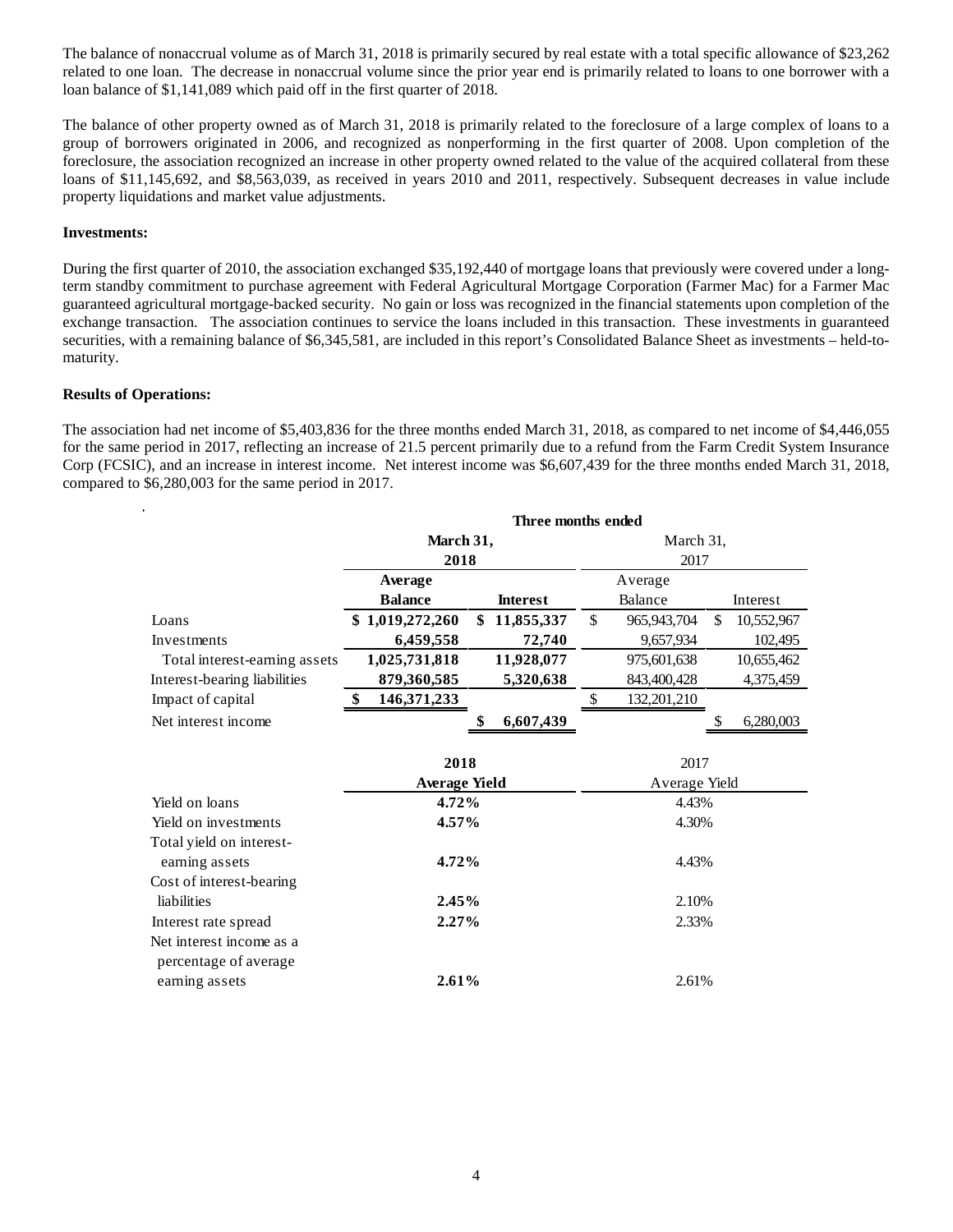|                               | Three months ended:<br>March 31, 2018 vs. March 31, 2017 |           |    |                            |              |             |  |  |
|-------------------------------|----------------------------------------------------------|-----------|----|----------------------------|--------------|-------------|--|--|
|                               |                                                          |           |    | Increase (decrease) due to |              |             |  |  |
|                               |                                                          | Volume    |    | Rate                       | <b>Total</b> |             |  |  |
| Interest income - loans       | \$                                                       | 582,615   | \$ | 719,755                    |              | \$1,302,370 |  |  |
| Interest income - investments |                                                          | (33, 943) |    | 4,188                      |              | (29, 755)   |  |  |
| Total interest income         |                                                          | 548,672   |    | 723,943                    |              | 1,272,615   |  |  |
| Interest expense              |                                                          | 186,559   |    | 758,620                    |              | 945,179     |  |  |
| Net interest income           |                                                          | 362,113   |    | (34,677)                   |              | 327,436     |  |  |

Interest income for the three months ended March 31, 2018, increased by \$1,272,615, or 11.9 percent, from the same period of 2017, primarily due to an increase earning assets and marginal increase in loan yield. Interest expense for the three months ended March 31, 2018, increased by \$945,179, or 21.6 percent, from the same period of 2017 due to an increase in interest-bearing liabilities, with a relative increase in rates on interest bearing liabilities. Average loan volume for the first quarter of 2018 was \$1,019,272,260, compared to \$965,943,704 in the first quarter of 2017. The average net interest rate spread on the loan portfolio for the first quarter of 2018 was 2.27 percent, compared to 2.33 percent in the first quarter of 2017.

The association's return on average assets for the three months ended March 31, 2018, was 2.06 percent compared to 1.77 percent for the same period in 2017. The association's return on average equity for the three months ended March 31, 2018, was 14.45 percent, compared to 12.33 percent for the same period in 2017.

## **Liquidity and Funding Sources:**

The association secures the majority of its lendable funds from the Farm Credit Bank of Texas (the bank), which obtains its funds through the issuance of System-wide obligations and with lendable equity. The following schedule summarizes the association's borrowings.

|                                  | March 31,           |      | December 31.  |  |  |
|----------------------------------|---------------------|------|---------------|--|--|
|                                  | 2018                | 2017 |               |  |  |
| Note payable to the bank         | \$<br>882,977,023   |      | 881,449,875   |  |  |
| Accrued interest on note payable | 1.864.097           |      | 1,755,661     |  |  |
| Total                            | \$<br>884, 841, 120 | \$   | 883, 205, 536 |  |  |

The association operates under a general financing agreement (GFA) with the bank. The current GFA is effective through September 30, 2020. The primary source of liquidity and funding for the association is a direct loan from the bank. The outstanding balance of \$882,977,023 as of March 31, 2018, is recorded as a liability on the association's balance sheet. The note carried a weighted average interest rate of 2.46 percent at March 31, 2018. The indebtedness is collateralized by a pledge of substantially all of the association's assets to the bank and is governed by the general financing agreement. The increase in note payable to the bank and related accrued interest payable since December 31, 2017, is due to the increase in association's loan growth. The association's own funds, which represent the amount of the association's loan portfolio funded by the association's equity, were \$124,612,076 at March 31, 2018. The maximum amount the association may borrow from the bank as of March 31, 2018, was \$1,012,104,569 as defined by the general financing agreement. The indebtedness continues in effect until the expiration date of the general financing agreement, which is September 30, 2020, unless sooner terminated by the bank upon the occurrence of an event of default, or by the association, in the event of a breach of this agreement by the bank, upon giving the bank 30 calendar days' prior written notice, or in all other circumstances, upon giving the bank 120 days' prior written notice.

#### **Capital Resources:**

The association's capital position increased by \$5,427,253 at March 31, 2018, compared to December 31, 2017. The association's debt as a percentage of members' equity was 5.78:1 as of March 31, 2018, compared to 6.05:1 as of December 31, 2017.

Farm Credit Administration regulations require us to maintain minimums for various regulatory capital ratios. New regulations became effective January 1, 2017, which replaced the previously required core surplus and total surplus ratios with common equity tier 1, tier 1 capital, and total capital risk-based capital ratios. The new regulations also added tier 1 leverage and unallocated retained earnings and equivalents (UREE) ratios. The permanent capital ratio continues to remain in effect, with some modifications to align with the new regulations. As of March 31, 2018, the association exceeded all regulatory capital requirements. See Note 4 to the consolidated financial statements for required disclosures regarding regulatory capital ratios.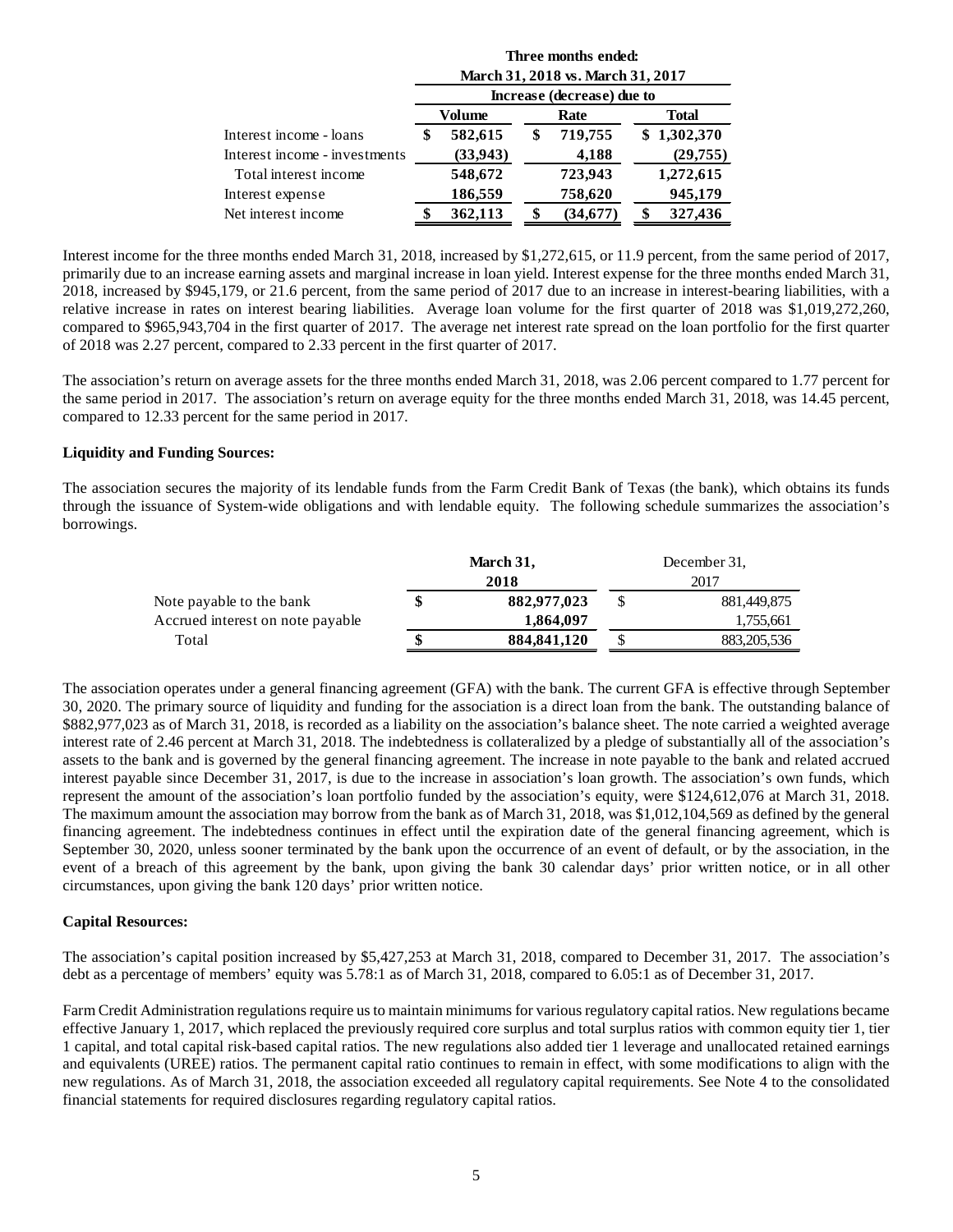## **Significant Recent Accounting Pronouncements:**

Information regarding significant recent accounting pronouncements, required to be disclosed, is incorporated herin by reference to Note 1 to the consolidated financial statements, "Organization and Significant Accounting Policies," included in this quarterly report.

## **Relationship With the Farm Credit Bank of Texas:**

The association's financial condition may be impacted by factors that affect the bank. The financial condition and results of operations of the bank may materially affect the stockholder's investment in the association. The Management's Discussion and Analysis and Notes to Financial Statements contained in the 2017 Annual Report of Association New Model more fully describe the association's relationship with the bank.

The Texas Farm Credit District's (district) annual and quarterly stockholder reports, as well as those of the bank, are available free of charge, upon request. These reports can be obtained by writing to Farm Credit Bank of Texas, The Ag Agency, P.O. Box 202590, Austin, Texas 78720, or by calling (512) 483-9204. Copies of the district's quarterly and annual stockholder reports also can be requested by e-mail at *fcb@farmcreditbank.com*[.](mailto:ktankersley@farmcreditbank.com) The annual and quarterly stockholder reports for the bank and the district are also available on its website at *www.farmcreditbank.com.*

The association's quarterly stockholder reports are also available free of charge, upon request. These reports can be obtained by writing to Southern AgCredit, ACA, 402 West Parkway Place, Ridgeland, MS 39157 or calling 601-499-2820. The annual and quarterly stockholder reports for the association are also available on its website at *www.southernagcredit.com.* Copies of the association's quarterly stockholder reports can also be requested by e-mailing *dlsouthernagcreditadmin@farmcreditbank.com.*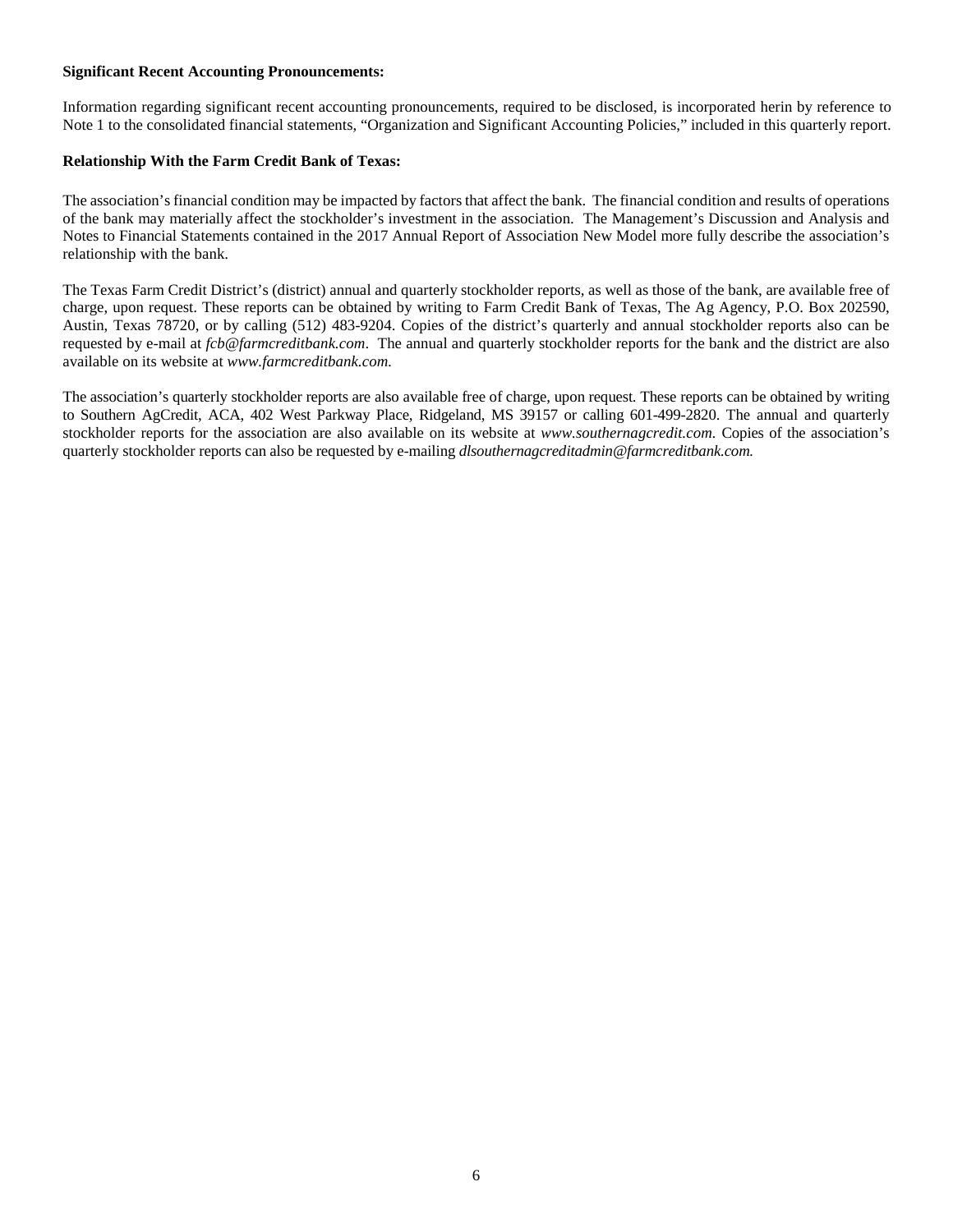# **SOUTHERN AGCREDIT, ACA**

## **CONSOLIDATED BALANCE SHEET**

|                                               | March 31,           |                      |               |  |
|-----------------------------------------------|---------------------|----------------------|---------------|--|
|                                               | 2018                | December 31,<br>2017 |               |  |
|                                               | (unaudited)         |                      |               |  |
| <b>ASSETS</b>                                 |                     |                      |               |  |
| Cash                                          | \$<br>12,553        | \$                   | 26,739        |  |
| Investments                                   | 6,345,581           |                      | 6,674,806     |  |
| Loans                                         | 1,020,703,123       |                      | 1,023,298,902 |  |
| Less: allowance for loan losses               | 1,028,494           |                      | 892,741       |  |
| Net loans                                     | 1,019,674,629       |                      | 1,022,406,161 |  |
| Accrued interest receivable                   |                     |                      |               |  |
| Loans                                         | 9,156,396           |                      | 8,243,141     |  |
| Investments                                   | 76,005              |                      | 119,684       |  |
| Investment in and receivable from the Farm    |                     |                      |               |  |
| Credit Bank of Texas:                         |                     |                      |               |  |
| Capital stock                                 | 17,142,040          |                      | 17,142,040    |  |
| Other                                         | 833,877             |                      | 2,870,529     |  |
| Other property owned, net                     | 5,597,118           |                      | 5,597,118     |  |
| Premises and equipment, net                   | 5,939,611           |                      | 5,963,610     |  |
| Other assets                                  | 976,999             |                      | 825,099       |  |
| Total assets                                  | \$<br>1,065,754,809 | \$                   | 1,069,868,927 |  |
|                                               |                     |                      |               |  |
| <b>LIABILITIES</b>                            |                     |                      |               |  |
| Note payable to the Farm Credit Bank of Texas | \$<br>882,977,023   | \$                   | 881,449,875   |  |
| Guaranteed obligations to government entities | 16,464,636          |                      | 16,573,976    |  |
| Advance conditional payments                  | 90,187              |                      | 78,653        |  |
| Accrued interest payable                      | 1,864,097           |                      | 1,755,661     |  |
| Drafts outstanding                            | 1,933,655           |                      | 586,124       |  |
| Patronage payable                             |                     |                      | 9,502,359     |  |
| Other liabilities                             | 5,336,313           |                      | 8,260,634     |  |
| <b>Total liabilities</b>                      | 908,665,911         |                      | 918, 207, 282 |  |
|                                               |                     |                      |               |  |
|                                               |                     |                      |               |  |
| <b>MEMBERS' EQUITY</b>                        |                     |                      |               |  |
| Capital stock and participation certificates  | 4,282,270           |                      | 4,255,070     |  |
| Additional paid-in capital                    | 10,238,891          |                      | 10,238,891    |  |
| Unallocated retained earnings                 | 143,119,966         |                      | 137,716,130   |  |
| Accumulated other comprehensive income (loss) | (552, 229)          |                      | (548, 446)    |  |
| Total members' equity                         | 157,088,898         |                      | 151,661,645   |  |
| Total liabilities and members' equity         | \$<br>1,065,754,809 | \$                   | 1,069,868,927 |  |

The accompanying notes are an integral part of these combined financial statements.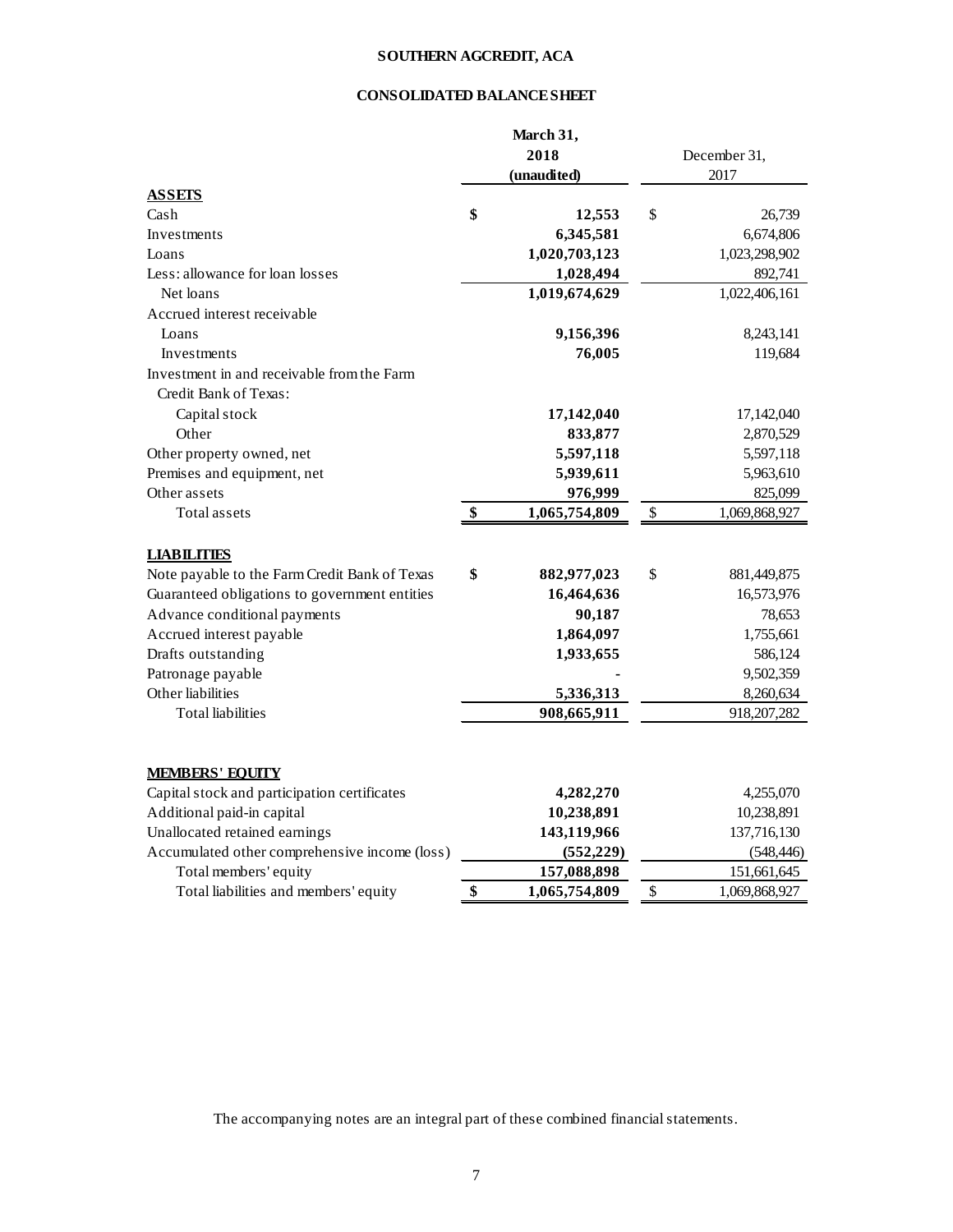## **SOUTHERN AGCREDIT, ACA**

## **CONSOLIDATED STATEMENTS OF COMPREHENSIVE INCOME**

(unaudited)

|                                                 | <b>Quarter Ended</b><br>March 31, |            |    |            |
|-------------------------------------------------|-----------------------------------|------------|----|------------|
|                                                 |                                   |            |    |            |
|                                                 |                                   | 2018       |    | 2017       |
| <b>INTEREST INCOME</b>                          |                                   |            |    |            |
| Loans                                           | \$                                | 11,855,337 | \$ | 10,552,967 |
| Investments                                     |                                   | 72,740     |    | 102,495    |
| Total interest income                           |                                   | 11,928,077 |    | 10,655,462 |
| <b>INTEREST EXPENSE</b>                         |                                   |            |    |            |
| Note payable to the Farm Credit Bank of Texas   |                                   | 5,320,305  |    | 4,374,553  |
| Advance conditional payments                    |                                   | 333        |    | 906        |
| Total interest expense                          |                                   | 5,320,638  |    | 4,375,459  |
| Net interest income                             |                                   | 6,607,439  |    | 6,280,003  |
| <b>PROVISION FOR LOAN LOSSES</b>                |                                   | 129,038    |    | 61,475     |
| Net interest income after                       |                                   |            |    |            |
| provision for loan losses                       |                                   | 6,478,401  |    | 6,218,528  |
| <b>NONINTEREST INCOME</b>                       |                                   |            |    |            |
| Income from the Farm Credit Bank of Texas:      |                                   |            |    |            |
| Patronage income                                |                                   | 921,452    |    | 793,791    |
| Loan fees                                       |                                   | 76,521     |    | 50,834     |
| Financially related services income             |                                   | 175        |    | 178        |
| Gain (loss) on other property owned, net        |                                   | (13, 838)  |    | 83,371     |
| Other noninterest income                        |                                   | 525,261    |    | 70,522     |
| Total noninterest income                        |                                   | 1,509,571  |    | 998,696    |
| <b>NONINTEREST EXPENSES</b>                     |                                   |            |    |            |
| Salaries and employee benefits                  |                                   | 1,307,160  |    | 1,326,940  |
| Occupancy and equipment                         |                                   | 184,329    |    | 173,867    |
| Insurance Fund premiums                         |                                   | 167,304    |    | 269,852    |
| Other components of net periodic postretirement |                                   |            |    |            |
| benefit cost                                    |                                   | 48,095     |    | 46,860     |
| Other noninterest expense                       |                                   | 877,248    |    | 953,650    |
| Total noninterest expenses                      |                                   | 2,584,136  |    | 2,771,169  |
| Income before income taxes                      |                                   | 5,403,836  |    | 4,446,055  |
| <b>NET INCOME</b>                               |                                   | 5,403,836  |    | 4,446,055  |
| Other comprehensive income:                     |                                   |            |    |            |
| Change in postretirement benefit plans          |                                   | (3,783)    |    | (11, 364)  |
| Other comprehensive income, net of tax          |                                   | (3,783)    |    | (11, 364)  |
| <b>COMPREHENSIVE INCOME</b>                     | \$                                | 5,400,053  | \$ | 4,434,691  |

The accompanying notes are an integral part of these combined financial statements.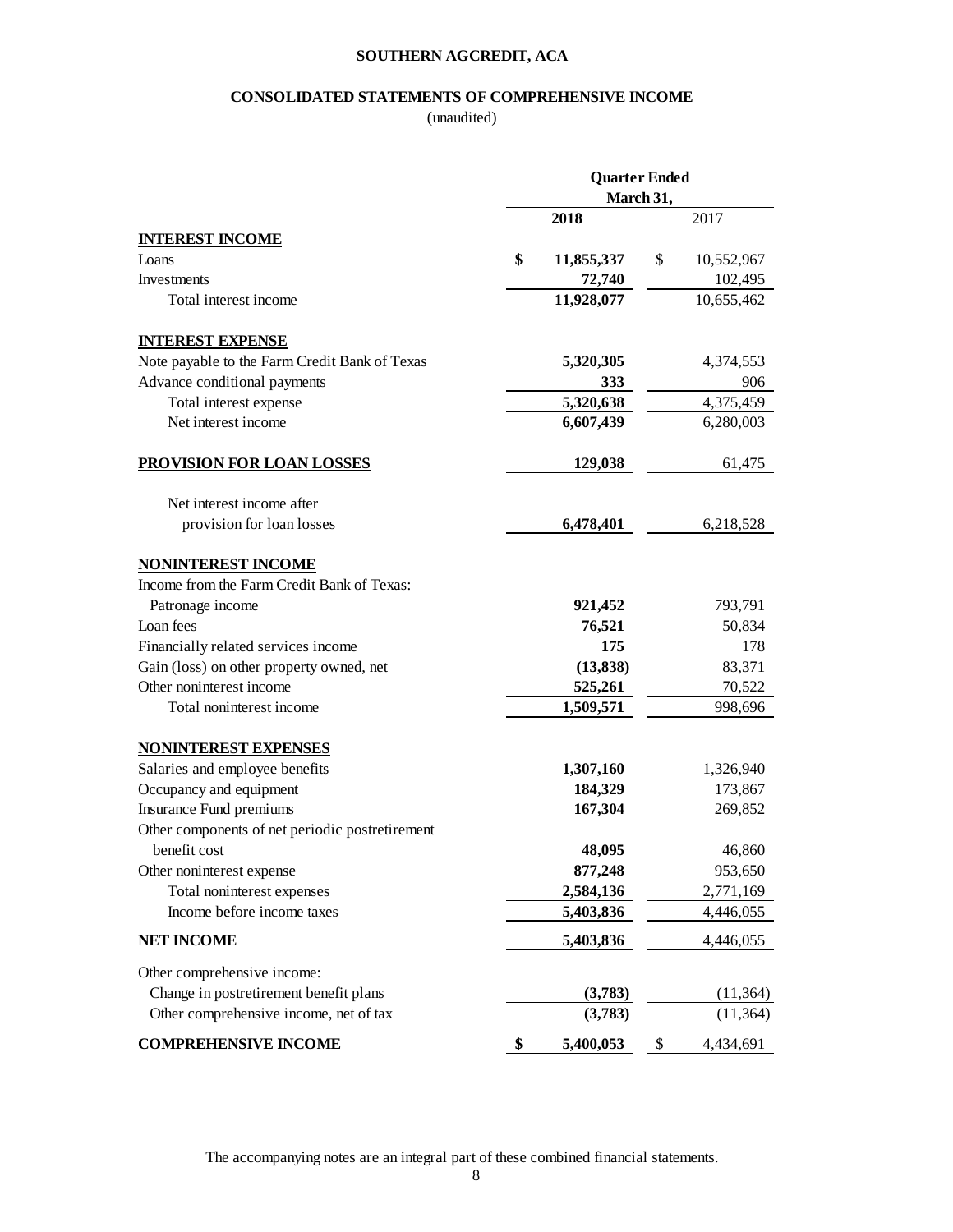## **SOUTHERN AGCREDIT, ACA**

## **CONSOLIDATED STATEMENT OF CHANGES IN MEMBERS' EQUITY**

(unaudited)

|                                                                                                                                                                       | Capital Stock/<br>Participation<br><b>Certificates</b> | <b>Additional</b><br>Paid-in-Capital | <b>Retained Earnings</b><br><b>Unallocated</b> | <b>Accumulated</b><br>Other<br>Comprehensive<br>Income (Loss) | <b>Total</b><br>Members'<br><b>Equity</b> |
|-----------------------------------------------------------------------------------------------------------------------------------------------------------------------|--------------------------------------------------------|--------------------------------------|------------------------------------------------|---------------------------------------------------------------|-------------------------------------------|
| Balance at December 31, 2016                                                                                                                                          | \$<br>4,107,855                                        | \$<br>10,238,891                     | \$<br>129, 181, 915                            | \$<br>(140, 142)                                              | \$<br>143,388,519                         |
| Comprehensive income<br>Capital stock/participation certificates<br>and allocated retained earnings issued<br>Preferred Stock retired                                 | 169,480                                                |                                      | 4,446,055                                      | (11,364)                                                      | 4,434,691<br>169,480                      |
| Capital stock/participation certificates<br>and allocated retained earnings retired<br>Balance at March 31, 2017                                                      | (119,680)<br>4,157,655                                 | 10,238,891                           | \$<br>133,627,970                              | \$<br>(151, 506)                                              | \$<br>(119,680)<br>147,873,010            |
| Balance at December 31, 2017<br>Comprehensive income<br>Capital stock/participation certificates<br>and allocated retained earnings issued<br>Preferred Stock retired | \$<br>4,255,070<br>153,160                             | \$<br>10,238,891                     | \$<br>137,716,130<br>5,403,836                 | \$<br>(548, 446)<br>(3,783)                                   | \$<br>151,661,645<br>5,400,053<br>153,160 |
| Capital stock/participation certificates<br>and allocated retained earnings retired<br><b>Balance at March 31, 2018</b>                                               | (125,960)<br>4,282,270                                 | 10,238,891                           | 143,119,966                                    | (552, 229)                                                    | (125,960)<br>157,088,898                  |

The accompanying notes are an integral part of these combined financial statements.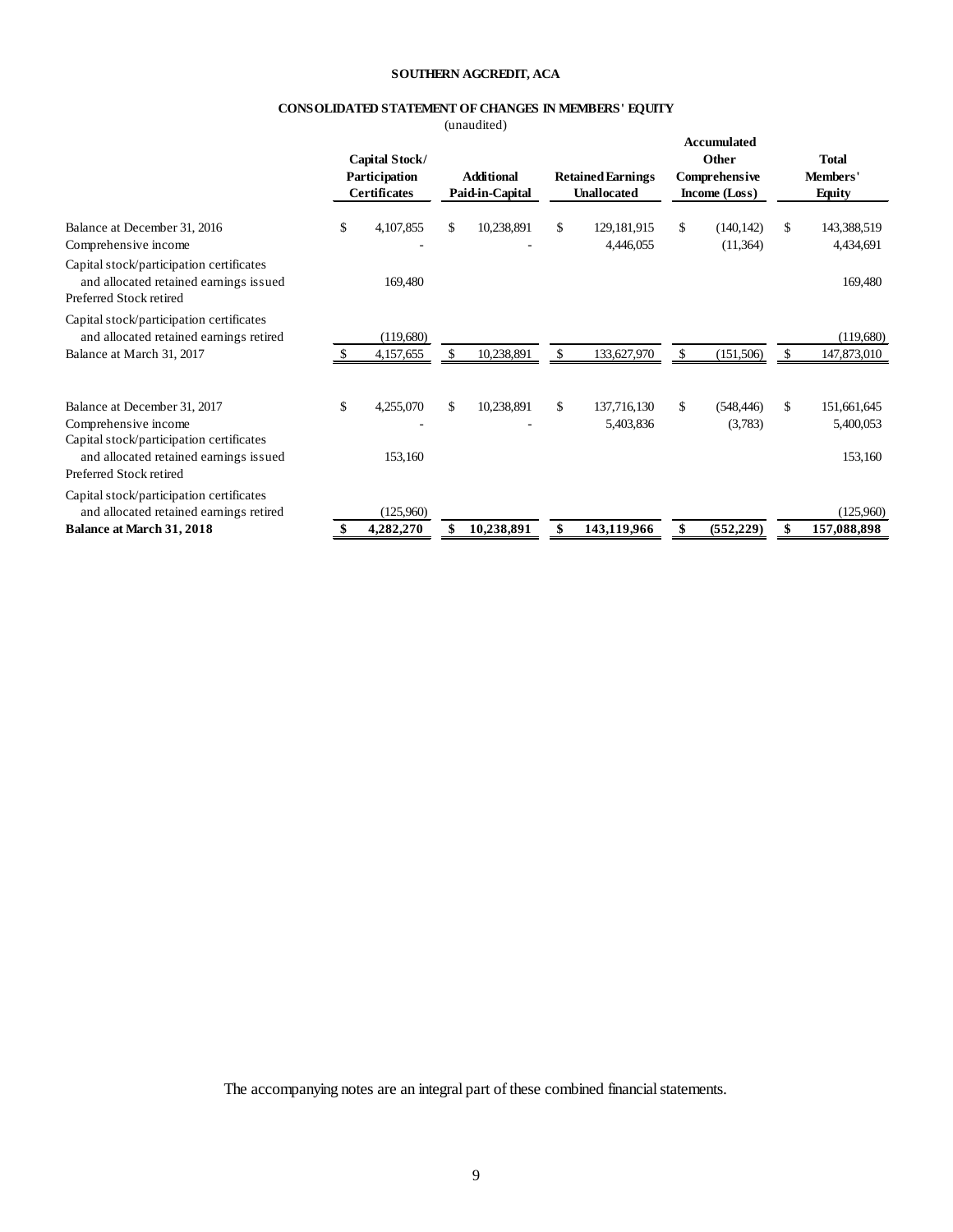## **SOUTHERN AGCREDIT, ACA NOTES TO THE CONSOLIDATED FINANCIAL STATEMENTS** (UNAUDITED)

## **NOTE 1 — ORGANIZATION AND SIGNIFICANT ACCOUNTING POLICIES:**

Southern AgCredit, ACA, including its wholly-owned subsidiaries, Southern AgCredit, PCA and Southern AgCredit, FLCA (collectively called "the association"), is a member-owned cooperative which provides credit and credit-related services to, or for the benefit of, eligible borrowers/stockholders for qualified agricultural purposes in the counties of Adams, Amite, Carroll, Claiborne, Clarke, Copiah, Covington, Forrest, Franklin, George, Greene, Grenada, Hancock, Harrison, Hinds, Holmes, Humphreys, Issaquena, Jackson, Jasper, Jefferson, Jefferson Davis, Jones, Kemper, Lamar, Lauderdale, Lawrence, Leake, Leflore, Lincoln, Madison, Marion, Montgomery, Neshoba, Newton, Pearl River, Perry, Pike, Rankin, Scott, Sharkey, Simpson, Smith, Stone, Walthall, Warren, Washington, Wayne, Wilkinson and Yazoo in the state of Mississippi, as well as the parishes of Bienville, Bossier, Caddo, Claiborne, DeSoto, Jackson, Lincoln, Ouachita (west of Ouachita River), Red River, Union and Webster in the state of Louisiana. In addition, the association is the single owner of Parkway Place Investments, LLC, which was organized for the purpose of holding and managing foreclosed property for which the assets, liabilities and results of operation have been consolidated in the association's financial statements. The association is a lending institution of the Farm Credit System (the System), which was established by Acts of Congress to meet the needs of American agriculture.

The accompanying unaudited financial statements have been prepared in accordance with accounting principles generally accepted in the U.S. (GAAP) for interim financial information. Accordingly, they do not include all of the disclosures required by GAAP for annual financial statements and should be read in conjunction with the audited financial statements as of and for the year ended December 31, 2017, as contained in the 2017 Annual Report to Stockholders.

In the opinion of management, the accompanying consolidated financial statements contain all adjustments necessary for a fair presentation of the interim financial condition and results of operations and conform with generally accepted accounting principles (GAAP), except for the inclusion of a statement of cash flows. GAAP require a business enterprise that provides a set of financial statements reporting both financial position and results of operations to also provide a statement of cash flows for each period for which results of operations are provided. In regulations issued by FCA, associations have the option to exclude statements of cash flows in interim financial statements. Therefore, the association has elected not to include a statement of cash flows in these consolidated financial statements. These interim financial statements should be read in conjunction with the audited financial statements as of and for the year ended December 31, 2017, as contained in the 2017 Annual Report to Stockholders. The preparation of financial statements in accordance with GAAP requires management to make estimates and assumptions that affect the amounts reported in the financial statements and accompanying notes. Actual results could differ from those estimates. The results of operations for interim periods are not necessarily indicative of the results to be expected for the full year ending December 31, 2017. Descriptions of the significant accounting policies are included in the 2017 Annual Report to Stockholders. In the opinion of management, these policies and the presentation of the interim financial condition and results of operations conform with GAAP and prevailing practices within the banking industry.

In February 2018, the Financial Accounting Standards Board (FASB) issued guidance entitled "Income Statement — Reporting Comprehensive Income — Reclassification of Certain Tax Effects from Accumulated Other Comprehensive Income." This guidance allows for the reclassification from accumulated other comprehensive income to retained earnings for stranded tax effects resulting from the recently issued tax legislation, Tax Cuts and Jobs Act (TCJA) that lowered the federal corporate tax rate from 35% to 21%. The amount of the reclassification shall include the effect of the change in the tax rate on gross deferred tax amounts and related valuation allowances at the date of enactment of the TCJA related to items remaining in accumulated other comprehensive income. The guidance becomes effective for financial statements issued for fiscal years beginning after December 15, 2018, and interim periods within those fiscal years. Early adoption is permitted. The Association is evaluating the impact of adoption on the Association's financial condition and its results of operations.

In August 2017, the Financial Accounting Standards Board (FASB) issued guidance entitled "Targeted Improvements to Accounting for Hedging Activities." The guidance better aligns an entity's risk management activities and financial reporting for hedging relationships through changes to both the designation and measurement guidance for qualifying hedging relationships and the presentation of hedge results. The amendments in this guidance require an entity to present the earnings effect of the hedging instrument in the same income statement line item in which the earnings effect of the hedged item is reported. This guidance also addresses the timing of effectiveness testing, qualitative and quantitative effectiveness testing and components that can be excluded from effectiveness testing. This guidance becomes effective for interim and annual periods beginning after December 15, 2018. The Association is evaluating the impact of adoption on the Association's financial condition and its results of operations.

In March 2017, the FASB issued guidance entitled "Improving the Presentation of Net Periodic Pension Cost and Net Periodic Postretirement Cost." The guidance requires that an employer report the service cost component in the same line item or items as other compensation costs arising from services rendered by the pertinent employees during the period. Other components are required to be presented in the income statement separately from the service cost component and outside a subtotal of income from operations,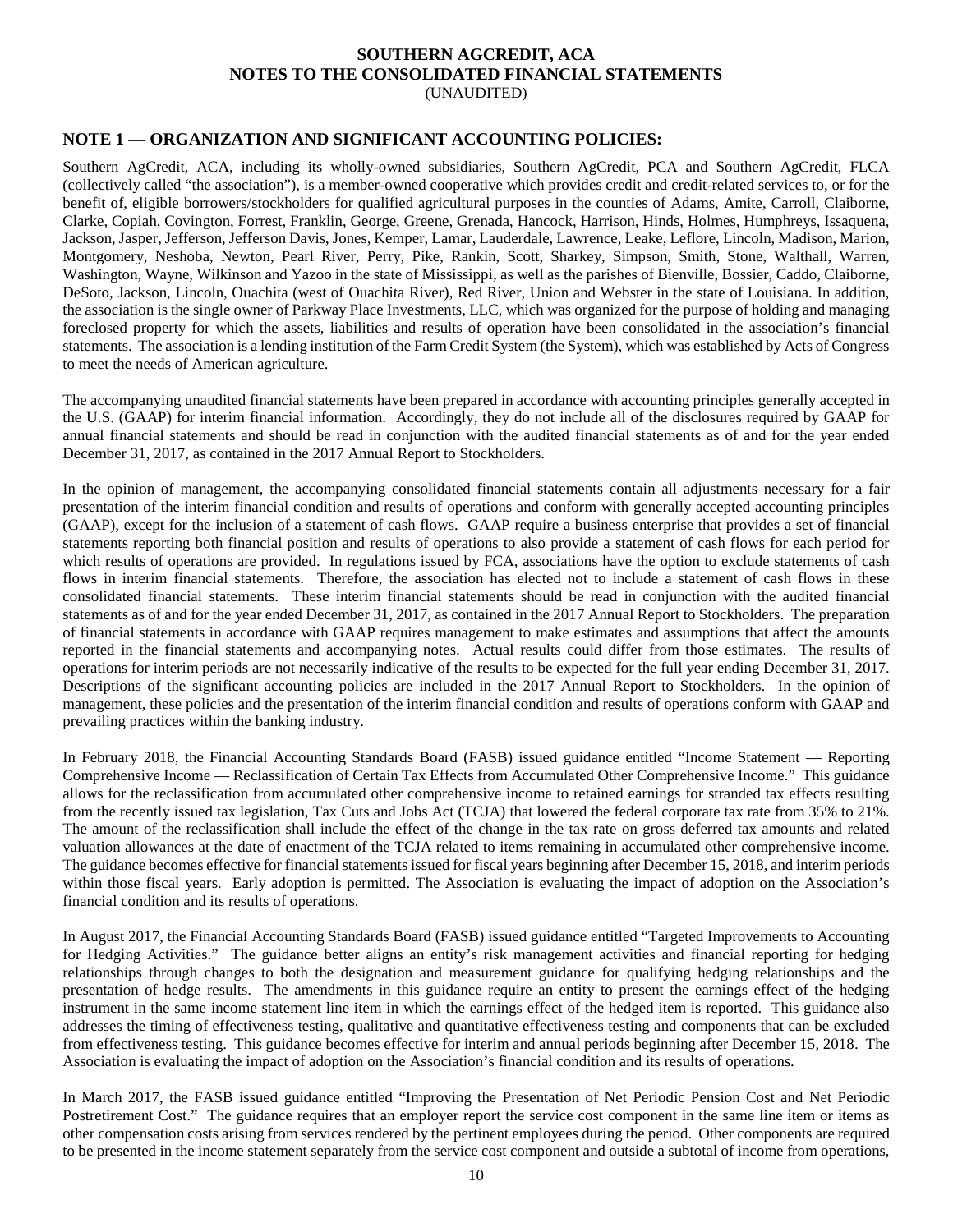if one is presented. This guidance becomes effective for interim and annual periods beginning after December 15, 2017. The adoption of this guidance did not impact the Association's financial condition but did change the classification of certain items in the results of operations.

In August 2016, the FASB issued guidance entitled "Classification of Certain Cash Receipts and Cash Payments." The guidance addresses specific cash flow issues with the objective of reducing the diversity in the classification of these cash flows. Included in the cash flow issues are debt prepayment or debt extinguishment costs and settlement of zero-coupon debt instruments or other debt instruments with coupon interest rates that are insignificant in relation to the effective interest rate of the borrowing. This guidance becomes effective for interim and annual periods beginning after December 15, 2017. The adoption of this guidance did not impact the Association's financial condition or its results of operations but did change the classification of certain items in the statement of cash flows.

In June 2016, FASB issued guidance entitled "Measurement of Credit Losses on Financial Instruments." The guidance replaces the current incurred loss impairment methodology with a methodology that reflects expected credit losses and requires consideration of a broader range of reasonable and supportable information to inform credit loss estimates. Credit losses relating to available-for-sale securities would also be recorded through an allowance for credit losses. For public business entities that are not U.S. Securities and Exchange Commission filers this guidance becomes effective for interim and annual periods beginning after December 15, 2020, with early application permitted. The Association is evaluating the impact of adoption on its financial condition and results of operations.

In February 2016, the FASB issued guidance entitled "Leases." The guidance requires the recognition by lessees of lease assets and lease liabilities on the balance sheet for the rights and obligations created by those leases. Leases with lease terms of more than 12 months are impacted by this guidance. This guidance becomes effective for interim and annual periods beginning after December 15, 2018, with early application permitted. The Association is evaluating the impact of adoption on its financial condition and results of operations.

In January 2016, the FASB issued guidance entitled "Recognition and Measurement of Financial Assets and Liabilities." This guidance affects, among other things, the presentation and disclosure requirements for financial instruments. For public entities, the guidance eliminates the requirement to disclose the methods and significant assumptions used to estimate the fair value of financial instruments carried at amortized cost. This guidance becomes effective for interim and annual periods beginning after December 15, 2017. The adoption of this guidance did not impact the Association's financial condition or its results of operations but did impact the Association's fair value disclosures.

In May 2014, the FASB issued guidance entitled, "Revenue from Contracts with Customers." The guidance governs revenue recognition from contracts with customers and requires an entity to recognize revenue to depict the transfer of promised goods or services to customers in an amount that reflects the consideration to which the entity expects to be entitled in exchange for those goods or services. Financial instruments and other contractual rights within the scope of other guidance issued by the FASB are excluded from the scope of this new revenue recognition guidance. The guidance sets forth the requirement for new and enhanced disclosures. The Association has determined that the effect of the adoption is not material to its financial condition or results of operations and will not change its current recognition practices.

The consolidated financial statements comprise the operations of the ACA and its wholly-owned subsidiaries. The preparation of these consolidated financial statements requires the use of management's estimates. The results for the quarter ended March 31, 2018, are not necessarily indicative of the results to be expected for the year ended December 31, 2017. Certain amounts in the prior period's financial statements have been reclassified to conform to current financial statement presentation.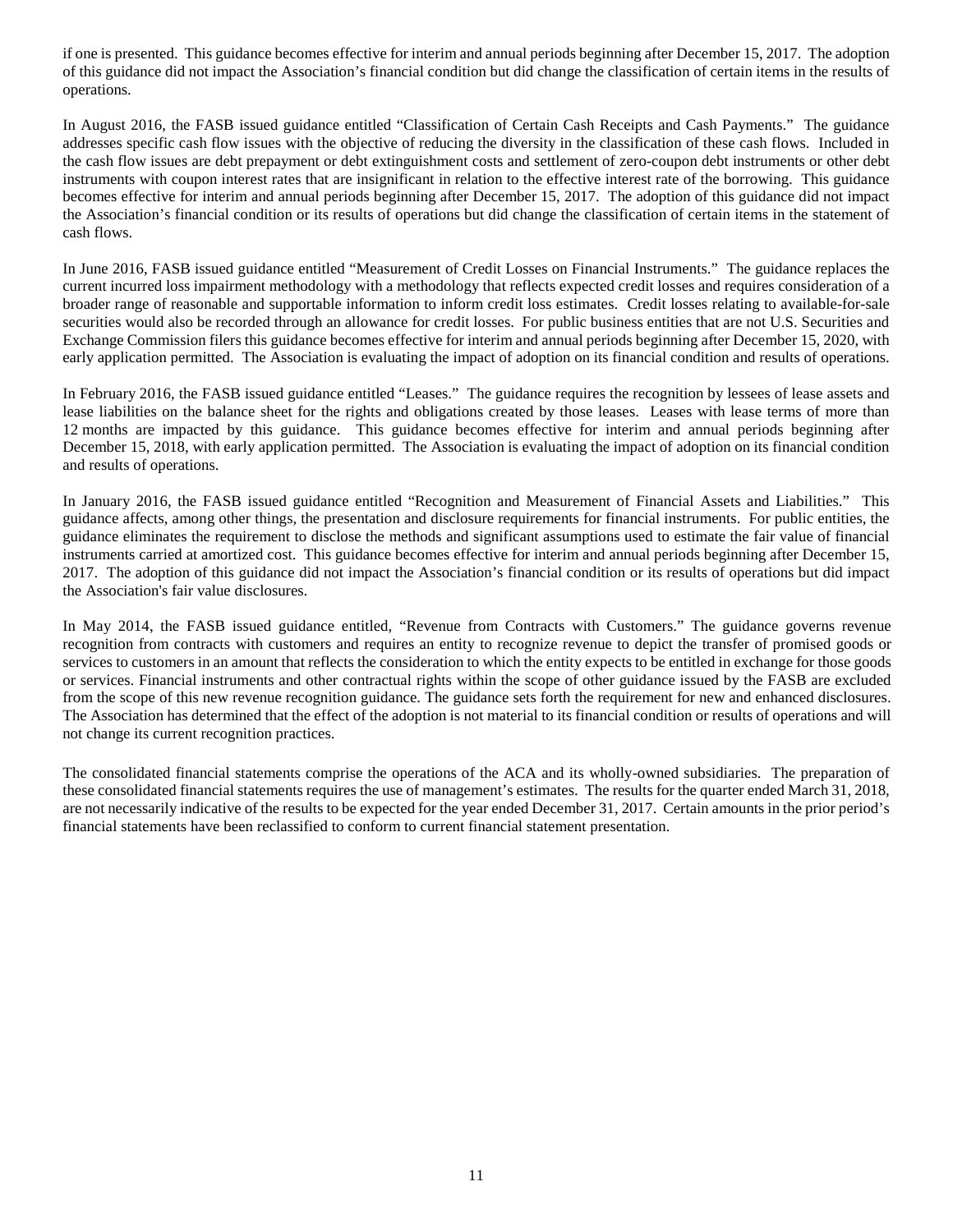## **NOTE 2 — INVESTMENTS:**

Effective in the first quarter of 2010, \$35,192,440 of agricultural mortgage loans previously covered under a long-term standby commitment to purchase agreement with the Federal Agricultural Mortgage Corporation (Farmer Mac) were securitized. No gain or loss was recognized in the financial statements upon completion of the securitization. Terms of the agreement call for a guarantee fee of 20-50 basis points to be paid to Farmer Mac, and for the association to receive a 30-basis-point fee for servicing the underlying loans.

The following is a summary of Farmer Mac agricultural mortgage-backed securities:

|                                         | <b>March 31, 2018</b> |                       |                                                 |                   |                                  |  |  |
|-----------------------------------------|-----------------------|-----------------------|-------------------------------------------------|-------------------|----------------------------------|--|--|
|                                         | Amortized<br>Cost     | Gross<br>Gains        | Gross<br><b>Unrealized Unrealized</b><br>Losses | <b>Fair Value</b> | <b>Weighted Average</b><br>Yield |  |  |
| Agricultural mortgage-backed securities | \$6,345,581           | \$<br>$\blacksquare$  | \$98,804                                        | \$6,246,777       | 4.53 %                           |  |  |
|                                         |                       |                       | December 31, 2017                               |                   |                                  |  |  |
|                                         |                       | Gross                 | Gross                                           |                   |                                  |  |  |
|                                         | Amortized             | Unrealized            | Unrealized                                      |                   | Weighted Average                 |  |  |
|                                         | Cost                  | Gains                 | Losses                                          | Fair Value        | Yield                            |  |  |
| Agricultural mortgage-backed securities | \$ 6,674,806          | -\$<br>$\blacksquare$ | 172,661<br>S.                                   | \$6,502,145       | 4.40 %                           |  |  |

## **NOTE 3 — LOANS AND ALLOWANCE FOR LOAN LOSSES:**

A summary of loans follows:

|                               | March 31,         | December 31,      |  |  |
|-------------------------------|-------------------|-------------------|--|--|
|                               | 2018              | 2017              |  |  |
| Loan Type                     | Amount            | Amount            |  |  |
| Production agriculture:       |                   |                   |  |  |
| Real estate mortgage          | \$<br>902,867,139 | 902,008,489<br>\$ |  |  |
| Production and                |                   |                   |  |  |
| intermediate term             | 66,873,333        | 69,807,416        |  |  |
| Agribusiness:                 |                   |                   |  |  |
| Loans to cooperatives         | 3,114,779         | 3,346,691         |  |  |
| Processing and marketing      | 28,417,986        | 28,541,849        |  |  |
| Farm-related business         | 650,807           | 748,698           |  |  |
| Communication                 | 3,829,549         | 3,862,552         |  |  |
| Energy                        | 12,000,889        | 12,072,909        |  |  |
| Rural residential real estate | 2,948,641         | 2,910,298         |  |  |
| Total                         | \$1,020,703,123   | \$1,023,298,902   |  |  |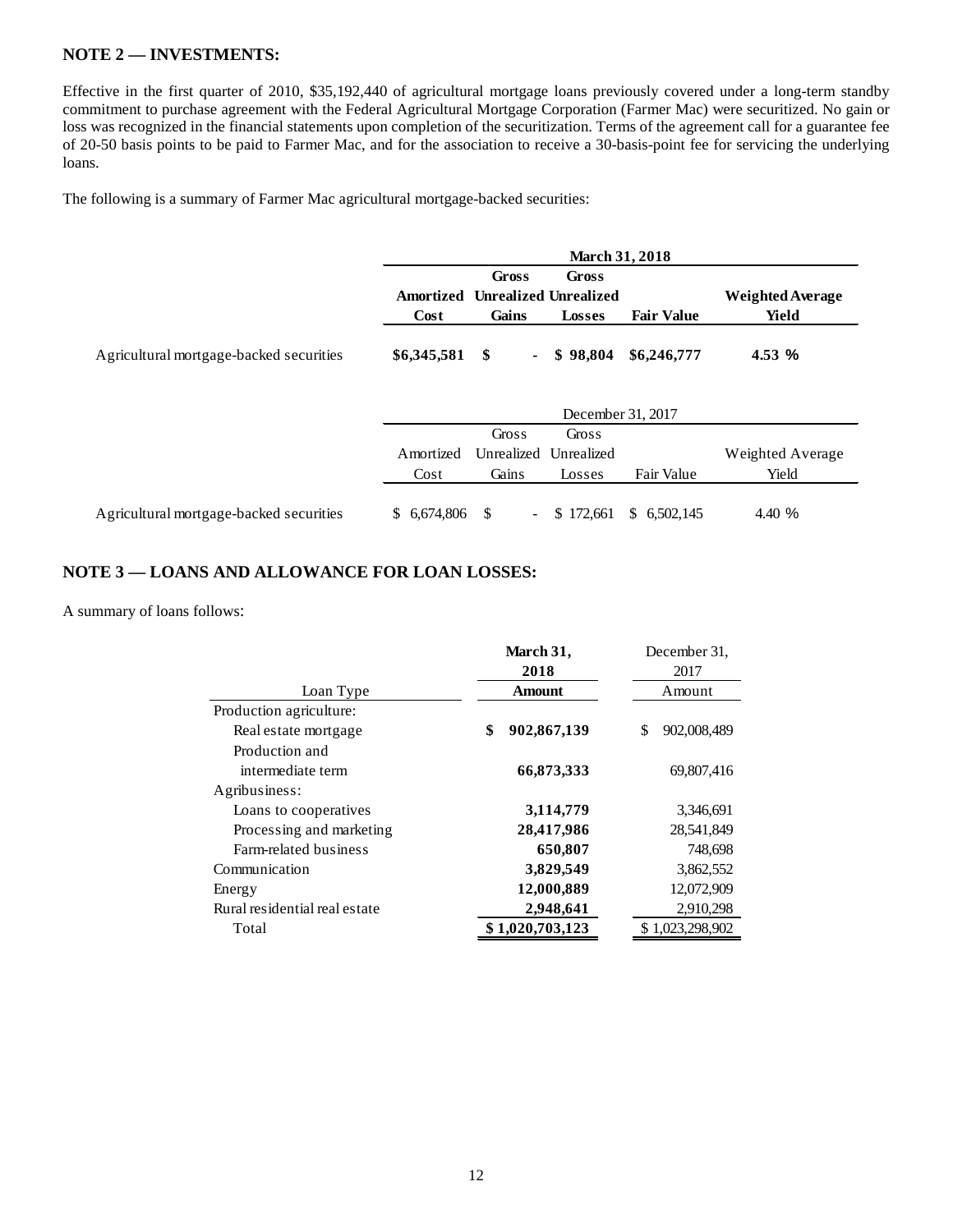The association purchases or sells participation interests with other parties in order to diversify risk, manage loan volume and comply with Farm Credit Administration regulations. The following table presents information regarding the balances of participations purchased and sold at March 31, 2018:

|                                  | <b>Other Farm Credit Institutions</b> |                |                | Non-Farm Credit Institutions | Total           |                |
|----------------------------------|---------------------------------------|----------------|----------------|------------------------------|-----------------|----------------|
|                                  | Participations                        | Participations | Participations | Participations               | Participations  | Participations |
|                                  | Purchased                             | Sold           | Purchased      | Sold                         | Purchased       | Sold           |
| Real estate mortgage             | 1.896.885                             | \$50,427,153   | 425,835<br>S   | S                            | 2,322,720<br>S. | \$50,427,153   |
| Production and intermediate term | 3,884,882                             | 21,539,135     | 67,089         |                              | 3,951,971       | 21,539,135     |
| Agribusiness                     | 31,711,393                            |                |                |                              | 31,711,393      |                |
| Communication                    | 3.829.549                             |                |                |                              | 3,829,549       |                |
| Energy                           | 12,000,889                            |                |                |                              | 12,000,889      |                |
| Total                            | \$53,323,598                          | \$71,966,288   | 492.924        |                              | \$53,816,522    | \$71,966,288   |

The Association also utilizes the Mississippi Development Authority's Agribusiness Enterprise Loan Program (ABE), which is designed to provide a percentage of low-cost state financing combined with private financial lending institutions' loan proceeds to encourage loans to the agribusiness industry in the state. ABE loans totaled \$16,464,636 and \$16,573,976 as of March 31, 2018 and December 31, 2017, respectively.

The association is authorized under the Farm Credit Act to accept "advance conditional payments" (ACPs) from borrowers. To the extent the borrower's access to such ACPs is restricted and the legal right of setoff exists, the ACPs are netted against the borrower's related loan balance. Unrestricted advance conditional payments are included in other liabilities. ACPs are not insured, and interest is generally paid by the association on such balances. Balances of ACPs were \$90,187 and \$78,653 at March 31, 2018, and December 31, 2017, respectively.

Nonperforming assets (including related accrued interest) and related credit quality statistics are as follows:

|                                          | March 31,<br>2018 |           | December 31.<br>2017 |
|------------------------------------------|-------------------|-----------|----------------------|
| <b>Nonaccrual loans:</b>                 |                   |           |                      |
| Real estate mortgage                     | \$                | 2,151,393 | 2,581,318<br>\$      |
| Production and intermediate term         |                   | 18,803    | 702,444              |
| Total nonaccrual loans                   |                   | 2,170,196 | 3,283,762            |
| <b>Accruing restructured loans:</b>      |                   |           |                      |
| Real estate mortgage                     |                   | 215,441   | 455,491              |
| Production and intermediate term         |                   | 80,107    | 80,028               |
| Total accruing restructured loans        |                   | 295,548   | 535,519              |
| Accruing loans 90 days or more past due: |                   |           |                      |
| Real estate mortgage                     |                   | 20,511    |                      |
| Production and intermediate term         |                   | 138,537   |                      |
| Total accruing loans 90 days or more     |                   |           |                      |
| past due                                 |                   | 159,048   |                      |
| Total nonperforming loans                |                   | 2,624,792 | 3,819,281            |
| Other property owned                     |                   | 5,597,118 | 5,597,118            |
| Total nonperforming assets               | \$                | 8,221,910 | \$<br>9,416,399      |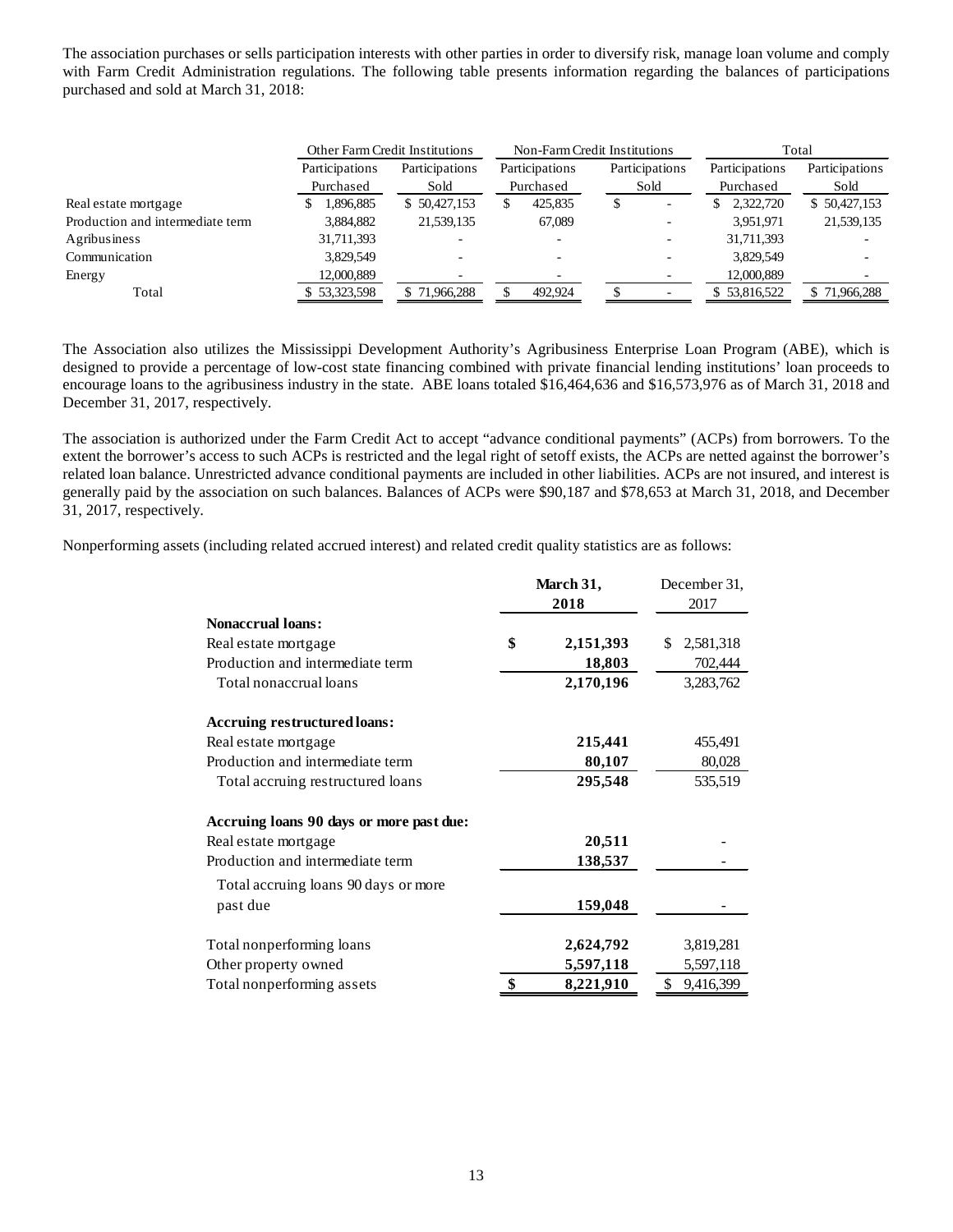One credit quality indicator utilized by the association is the Farm Credit Administration Uniform Loan Classification System that categorizes loans into five categories. The categories are defined as follows:

- Acceptable assets are expected to be fully collectible and represent the highest quality;
- Other assets especially mentioned (OAEM) assets are currently collectible but exhibit some potential weakness;
- Substandard assets exhibit some serious weakness in repayment capacity, equity and/or collateral pledged on the loan;
- Doubtful assets exhibit similar weaknesses to substandard assets; however, doubtful assets have additional weaknesses in existing factors, conditions and values that make collection in full highly questionable; and
- Loss assets are considered uncollectible.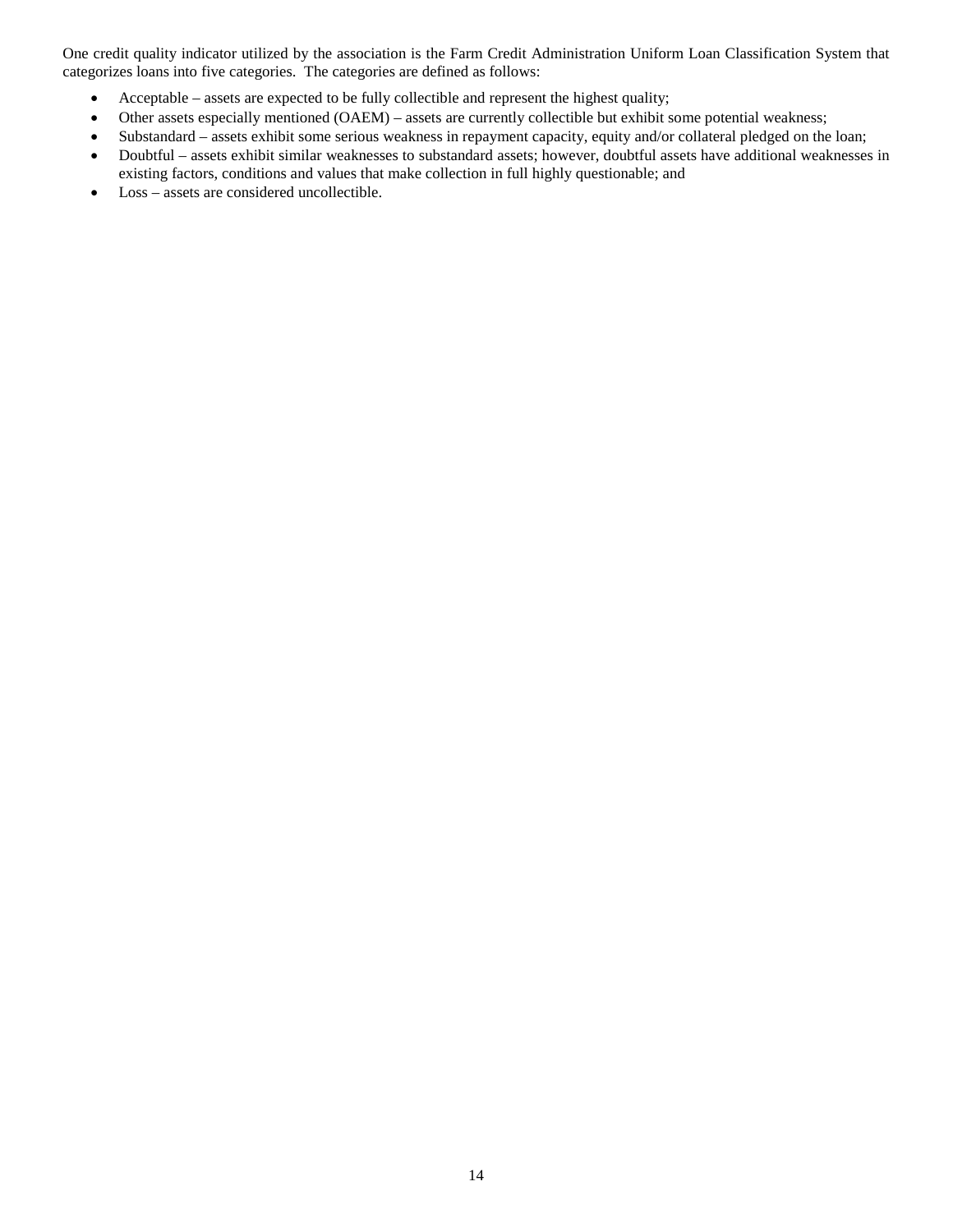The following table shows loans and related accrued interest as a percentage of total loans and related accrued interest receivable by loan type as of:

| 2018<br>2017<br>Real estate mortgage<br>Acceptable<br>98.34 %<br>98.18 %<br><b>OAEM</b><br>1.10<br>1.18<br>Substandard/doubtful<br>0.56<br>0.64<br>100.00<br>100.0<br>Production and intermediate term<br>Acceptable<br>98.95<br>98.31<br><b>OAEM</b><br>0.17<br>0.13<br>Substandard/doubtful<br>0.88<br>1.56<br>100.00<br>100.00<br>Loans to cooperatives<br>Acceptable<br>100.00<br>100.00<br><b>OAEM</b><br>Substandard/doubtful<br>100.00<br>100.00<br>Processing and marketing<br>Acceptable<br>100.00<br>100.00<br><b>OAEM</b><br>Substandard/doubtful<br>100.00<br>100.00<br>Farm-related business<br>Acceptable<br>100.00<br>100.00<br><b>OAEM</b><br>Substandard/doubtful<br>100.00<br>100.00<br>Communication<br>Acceptable<br>100.00<br>100.00<br><b>OAEM</b><br>Substandard/doubtful<br>100.00<br>100.00<br>Energy<br>Acceptable<br>100.00<br><b>OAEM</b><br>Substandard/doubtful<br>100.00<br>Rural residential real estate<br>100.00<br>100.00<br>Acceptable<br><b>OAEM</b><br>Substandard/doubtful<br>100.00<br>100.00<br>Total loans<br>Acceptable<br>98.46<br>98.28<br><b>OAEM</b><br>0.98<br>1.05<br>Substandard/doubtful<br>0.56<br>0.67<br>$\%$<br>100.00 %<br>100.00 | March 31, | December 31, |
|-------------------------------------------------------------------------------------------------------------------------------------------------------------------------------------------------------------------------------------------------------------------------------------------------------------------------------------------------------------------------------------------------------------------------------------------------------------------------------------------------------------------------------------------------------------------------------------------------------------------------------------------------------------------------------------------------------------------------------------------------------------------------------------------------------------------------------------------------------------------------------------------------------------------------------------------------------------------------------------------------------------------------------------------------------------------------------------------------------------------------------------------------------------------------------------------|-----------|--------------|
|                                                                                                                                                                                                                                                                                                                                                                                                                                                                                                                                                                                                                                                                                                                                                                                                                                                                                                                                                                                                                                                                                                                                                                                           |           |              |
|                                                                                                                                                                                                                                                                                                                                                                                                                                                                                                                                                                                                                                                                                                                                                                                                                                                                                                                                                                                                                                                                                                                                                                                           |           |              |
|                                                                                                                                                                                                                                                                                                                                                                                                                                                                                                                                                                                                                                                                                                                                                                                                                                                                                                                                                                                                                                                                                                                                                                                           |           |              |
|                                                                                                                                                                                                                                                                                                                                                                                                                                                                                                                                                                                                                                                                                                                                                                                                                                                                                                                                                                                                                                                                                                                                                                                           |           |              |
|                                                                                                                                                                                                                                                                                                                                                                                                                                                                                                                                                                                                                                                                                                                                                                                                                                                                                                                                                                                                                                                                                                                                                                                           |           |              |
|                                                                                                                                                                                                                                                                                                                                                                                                                                                                                                                                                                                                                                                                                                                                                                                                                                                                                                                                                                                                                                                                                                                                                                                           |           |              |
|                                                                                                                                                                                                                                                                                                                                                                                                                                                                                                                                                                                                                                                                                                                                                                                                                                                                                                                                                                                                                                                                                                                                                                                           |           |              |
|                                                                                                                                                                                                                                                                                                                                                                                                                                                                                                                                                                                                                                                                                                                                                                                                                                                                                                                                                                                                                                                                                                                                                                                           |           |              |
|                                                                                                                                                                                                                                                                                                                                                                                                                                                                                                                                                                                                                                                                                                                                                                                                                                                                                                                                                                                                                                                                                                                                                                                           |           |              |
|                                                                                                                                                                                                                                                                                                                                                                                                                                                                                                                                                                                                                                                                                                                                                                                                                                                                                                                                                                                                                                                                                                                                                                                           |           |              |
|                                                                                                                                                                                                                                                                                                                                                                                                                                                                                                                                                                                                                                                                                                                                                                                                                                                                                                                                                                                                                                                                                                                                                                                           |           |              |
|                                                                                                                                                                                                                                                                                                                                                                                                                                                                                                                                                                                                                                                                                                                                                                                                                                                                                                                                                                                                                                                                                                                                                                                           |           |              |
|                                                                                                                                                                                                                                                                                                                                                                                                                                                                                                                                                                                                                                                                                                                                                                                                                                                                                                                                                                                                                                                                                                                                                                                           |           |              |
|                                                                                                                                                                                                                                                                                                                                                                                                                                                                                                                                                                                                                                                                                                                                                                                                                                                                                                                                                                                                                                                                                                                                                                                           |           |              |
|                                                                                                                                                                                                                                                                                                                                                                                                                                                                                                                                                                                                                                                                                                                                                                                                                                                                                                                                                                                                                                                                                                                                                                                           |           |              |
|                                                                                                                                                                                                                                                                                                                                                                                                                                                                                                                                                                                                                                                                                                                                                                                                                                                                                                                                                                                                                                                                                                                                                                                           |           |              |
|                                                                                                                                                                                                                                                                                                                                                                                                                                                                                                                                                                                                                                                                                                                                                                                                                                                                                                                                                                                                                                                                                                                                                                                           |           |              |
|                                                                                                                                                                                                                                                                                                                                                                                                                                                                                                                                                                                                                                                                                                                                                                                                                                                                                                                                                                                                                                                                                                                                                                                           |           |              |
|                                                                                                                                                                                                                                                                                                                                                                                                                                                                                                                                                                                                                                                                                                                                                                                                                                                                                                                                                                                                                                                                                                                                                                                           |           |              |
|                                                                                                                                                                                                                                                                                                                                                                                                                                                                                                                                                                                                                                                                                                                                                                                                                                                                                                                                                                                                                                                                                                                                                                                           |           |              |
|                                                                                                                                                                                                                                                                                                                                                                                                                                                                                                                                                                                                                                                                                                                                                                                                                                                                                                                                                                                                                                                                                                                                                                                           |           |              |
|                                                                                                                                                                                                                                                                                                                                                                                                                                                                                                                                                                                                                                                                                                                                                                                                                                                                                                                                                                                                                                                                                                                                                                                           |           |              |
|                                                                                                                                                                                                                                                                                                                                                                                                                                                                                                                                                                                                                                                                                                                                                                                                                                                                                                                                                                                                                                                                                                                                                                                           |           |              |
|                                                                                                                                                                                                                                                                                                                                                                                                                                                                                                                                                                                                                                                                                                                                                                                                                                                                                                                                                                                                                                                                                                                                                                                           |           |              |
|                                                                                                                                                                                                                                                                                                                                                                                                                                                                                                                                                                                                                                                                                                                                                                                                                                                                                                                                                                                                                                                                                                                                                                                           |           |              |
|                                                                                                                                                                                                                                                                                                                                                                                                                                                                                                                                                                                                                                                                                                                                                                                                                                                                                                                                                                                                                                                                                                                                                                                           |           |              |
|                                                                                                                                                                                                                                                                                                                                                                                                                                                                                                                                                                                                                                                                                                                                                                                                                                                                                                                                                                                                                                                                                                                                                                                           |           |              |
|                                                                                                                                                                                                                                                                                                                                                                                                                                                                                                                                                                                                                                                                                                                                                                                                                                                                                                                                                                                                                                                                                                                                                                                           |           |              |
|                                                                                                                                                                                                                                                                                                                                                                                                                                                                                                                                                                                                                                                                                                                                                                                                                                                                                                                                                                                                                                                                                                                                                                                           |           |              |
|                                                                                                                                                                                                                                                                                                                                                                                                                                                                                                                                                                                                                                                                                                                                                                                                                                                                                                                                                                                                                                                                                                                                                                                           |           |              |
|                                                                                                                                                                                                                                                                                                                                                                                                                                                                                                                                                                                                                                                                                                                                                                                                                                                                                                                                                                                                                                                                                                                                                                                           |           |              |
|                                                                                                                                                                                                                                                                                                                                                                                                                                                                                                                                                                                                                                                                                                                                                                                                                                                                                                                                                                                                                                                                                                                                                                                           |           |              |
|                                                                                                                                                                                                                                                                                                                                                                                                                                                                                                                                                                                                                                                                                                                                                                                                                                                                                                                                                                                                                                                                                                                                                                                           |           |              |
|                                                                                                                                                                                                                                                                                                                                                                                                                                                                                                                                                                                                                                                                                                                                                                                                                                                                                                                                                                                                                                                                                                                                                                                           |           |              |
|                                                                                                                                                                                                                                                                                                                                                                                                                                                                                                                                                                                                                                                                                                                                                                                                                                                                                                                                                                                                                                                                                                                                                                                           |           |              |
|                                                                                                                                                                                                                                                                                                                                                                                                                                                                                                                                                                                                                                                                                                                                                                                                                                                                                                                                                                                                                                                                                                                                                                                           |           |              |
|                                                                                                                                                                                                                                                                                                                                                                                                                                                                                                                                                                                                                                                                                                                                                                                                                                                                                                                                                                                                                                                                                                                                                                                           |           |              |
|                                                                                                                                                                                                                                                                                                                                                                                                                                                                                                                                                                                                                                                                                                                                                                                                                                                                                                                                                                                                                                                                                                                                                                                           |           |              |
|                                                                                                                                                                                                                                                                                                                                                                                                                                                                                                                                                                                                                                                                                                                                                                                                                                                                                                                                                                                                                                                                                                                                                                                           |           |              |
|                                                                                                                                                                                                                                                                                                                                                                                                                                                                                                                                                                                                                                                                                                                                                                                                                                                                                                                                                                                                                                                                                                                                                                                           |           |              |
|                                                                                                                                                                                                                                                                                                                                                                                                                                                                                                                                                                                                                                                                                                                                                                                                                                                                                                                                                                                                                                                                                                                                                                                           |           |              |
|                                                                                                                                                                                                                                                                                                                                                                                                                                                                                                                                                                                                                                                                                                                                                                                                                                                                                                                                                                                                                                                                                                                                                                                           |           |              |
|                                                                                                                                                                                                                                                                                                                                                                                                                                                                                                                                                                                                                                                                                                                                                                                                                                                                                                                                                                                                                                                                                                                                                                                           |           |              |
|                                                                                                                                                                                                                                                                                                                                                                                                                                                                                                                                                                                                                                                                                                                                                                                                                                                                                                                                                                                                                                                                                                                                                                                           |           |              |
|                                                                                                                                                                                                                                                                                                                                                                                                                                                                                                                                                                                                                                                                                                                                                                                                                                                                                                                                                                                                                                                                                                                                                                                           |           |              |
|                                                                                                                                                                                                                                                                                                                                                                                                                                                                                                                                                                                                                                                                                                                                                                                                                                                                                                                                                                                                                                                                                                                                                                                           |           |              |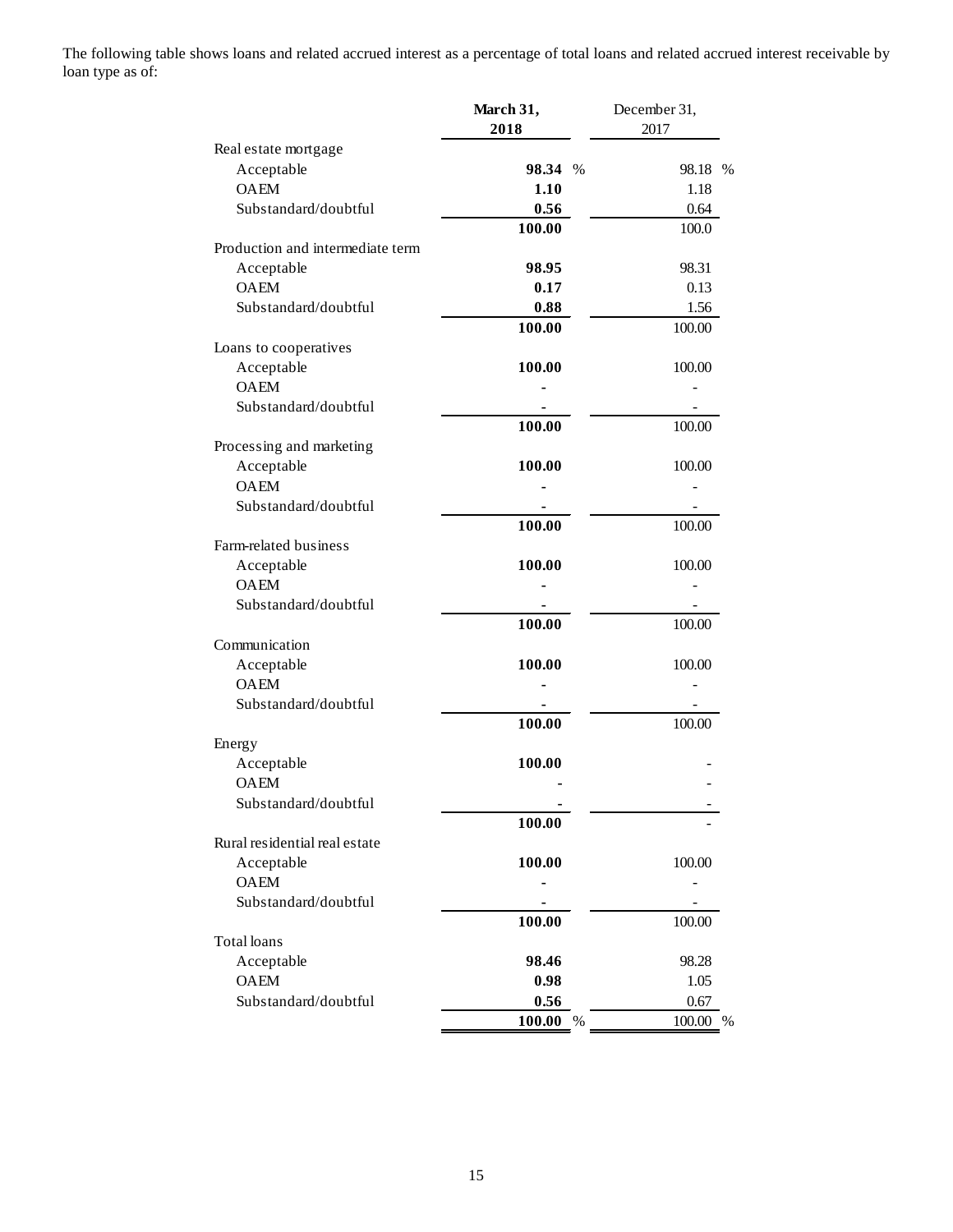The following tables provide an age analysis of past due loans (including accrued interest) as of:

| March 31, 2018                          | 30-89           | 90 Days         | <b>Total</b>     | <b>Not Past Due or</b> |                    |                            |         |
|-----------------------------------------|-----------------|-----------------|------------------|------------------------|--------------------|----------------------------|---------|
|                                         | <b>Days</b>     | or More         | Past             | Less Than 30           | <b>Total</b>       | <b>Recorded Investment</b> |         |
|                                         | Past Due        | <b>Past Due</b> | Due              | <b>Days Past Due</b>   | Loans              | >90 Days and Accruing      |         |
| Real estate mortgage                    | \$4,300,237     | \$1,129,953     | \$5,430,190      | \$<br>905,500,576      | 910,930,766        | \$                         | 20,511  |
| <b>Production and intermediate term</b> | 667,571         | 138,537         | 806.108          | 66,955,036             | 67,761,144         |                            | 138,537 |
| Loans to cooperatives                   |                 |                 |                  | 3,116,631              | 3,116,631          |                            |         |
| Processing and marketing                |                 |                 |                  | 28,438,883             | 28,438,883         |                            |         |
| <b>Farm-related business</b>            |                 |                 |                  | 654,564                | 654,564            |                            |         |
| Communication                           |                 |                 |                  | 3,830,969              | 3,830,969          |                            |         |
| <b>Energy</b>                           |                 |                 |                  | 12,170,303             | 12,170,303         |                            |         |
| Rural residential real estate           |                 |                 |                  | 2,956,259              | 2,956,259          |                            |         |
| <b>Total</b>                            | \$4,967,808     | \$1,268,490     | \$6,236,298      | \$1,023,623,221        | \$1,029,859,519    | S                          | 159,048 |
| December 31, 2017                       | 30-89           | 90 Days         | Total            | Not Past Due or        |                    |                            |         |
|                                         | Days            | or More         | Past             | Less Than 30           | Total              | Recorded Investment        |         |
|                                         | Past Due        | Past Due        | Due              | Days Past Due          | Loans              | >90 Days and Accruing      |         |
| Real estate mortgage                    | 7,291,228<br>S. | \$.<br>768,612  | \$.<br>8,059,840 | \$.<br>901,186,020     | \$.<br>909,245,860 | \$                         |         |
| Production and intermediate term        | 12,324          |                 | 12,324           | 70,579,134             | 70,591,458         |                            |         |
| Loans to cooperatives                   |                 |                 |                  | 3,347,965              | 3,347,965          |                            |         |
| Processing and marketing                |                 |                 |                  | 28,567,925             | 28,567,925         |                            |         |
| Farm-related business                   |                 |                 |                  | 749.582                | 749,582            |                            |         |
| Communication                           |                 |                 |                  | 3,872,601              | 3,872,601          |                            |         |
| Energy                                  |                 |                 |                  | 12,247,322             | 12,247,322         |                            |         |
| Rural residential real estate           |                 |                 |                  | 2,919,330              | 2,919,330          |                            |         |
| Total                                   | \$7,303,552     | 768,612<br>\$   | \$8,072,164      | 1,023,469,879<br>\$    | 1,031,542,043      | \$                         |         |

Note: The recorded investment in the receivable is the face amount increased or decreased by applicable accrued interest and unamortized premium, discount, finance charges or acquisition costs, and may also reflect a previous direct write-down of the investment.

A restructuring of a debt constitutes a troubled debt restructuring if the creditor for economic or legal reasons related to the debtor's financial difficulties grants a concession to the debtor that it would not otherwise consider. Troubled debt restructurings are undertaken in order to improve the likelihood of recovery on the loan and may include, but are not limited to, forgiveness of principal or interest, interest rate reductions that are lower than the current market rate for new debt with similar risk, or significant term or payment extensions.

As of March 31, 2018, the total recorded investment of troubled debt restructured loans was \$484,123, including \$188,575 classified as nonaccrual and \$295,548 classified as accrual, with specific allowance for loan losses of \$0. There was no commitments to lend funds to borrowers whose loan terms have been modified in a troubled debt restructurings as of March 30, 2018 and December 31, 2017.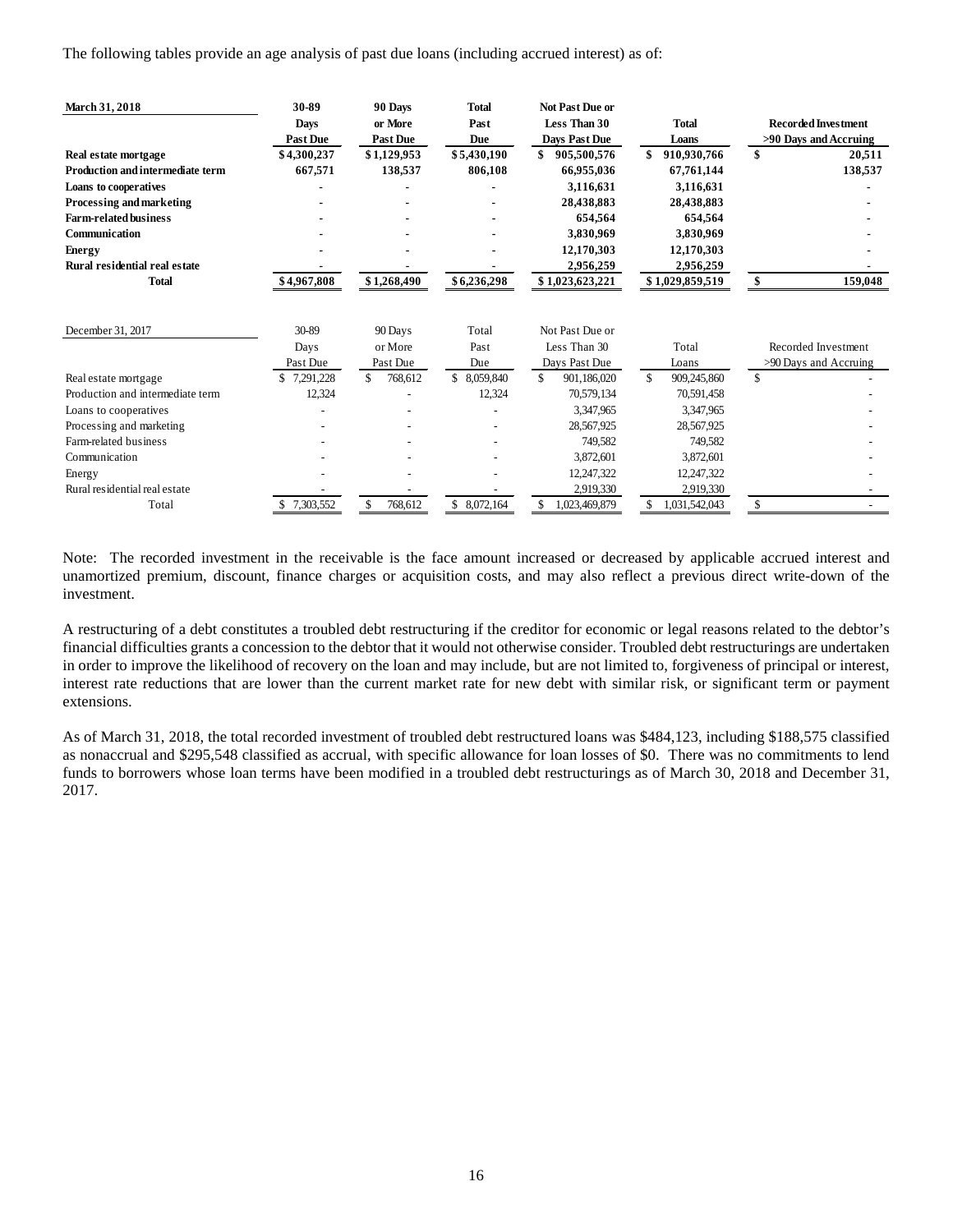The following tables present additional information regarding troubled debt restructurings, which includes both accrual and nonaccrual loans with troubled debt restructuring designation, that occurred during the three months ended March 31, 2018. The premodification outstanding recorded investment represents the recorded investment of the loans as of the quarter end prior to the restructuring. The postmodification outstanding recorded investment represents the recorded investment of the loans as of the quarter end the restructuring occurred. Loans formally restructured prior to January 1, 2018, were \$728,163.

| For the Three Months Ended<br>March 31, 2018 | Premodification Outstanding<br>Recorded Investment | Postmodification Outstanding<br>Recorded Investment |         |  |
|----------------------------------------------|----------------------------------------------------|-----------------------------------------------------|---------|--|
| Troubled debt restructurings:                |                                                    |                                                     |         |  |
| Real estate mortgage                         |                                                    |                                                     |         |  |
| Total                                        |                                                    |                                                     |         |  |
| For the Three Months Ended<br>March 31, 2017 | Premodification Outstanding<br>Recorded Investment | Postmodification Outstanding<br>Recorded Investment |         |  |
| Troubled debt restructurings:                |                                                    |                                                     |         |  |
| Real estate mortgage                         | 210,939                                            | S                                                   | 204,471 |  |
| Total                                        | 210,939                                            |                                                     | 204,471 |  |

In restructurings where principal is forgiven, the amount of the forgiveness is immediately charged off. In restructurings where accrued interest is forgiven, the interest is reversed (if current year interest) or charged off (if prior year interest). Charge-offs recorded at the modification date were \$0 for the quarter ending March 31, 2018.

The predominant form of concession granted for troubled debt restructuring includes extension of terms and interest rate decreases. Other types of modifications include extension of the term, principal or accrued interest reductions, interest rate decreases and delayed payments, among others. At times, these terms might be offset with incremental payments, additional collateral or new borrower guarantees, in which case we assess all of the modified terms to determine if the overall modification qualifies as a troubled debt restructuring.

The following table provides information on outstanding loans restructured in troubled debt restructurings at period end. These loans are included as impaired loans in the impaired loan table at:

|                                  | Loans Modified as TDRs |         |                      |         |                   | TDRs in Nonaccrual Status* |                      |         |  |
|----------------------------------|------------------------|---------|----------------------|---------|-------------------|----------------------------|----------------------|---------|--|
|                                  | March 31,<br>2018      |         | December 31.<br>2017 |         | March 31,<br>2018 |                            | December 31.<br>2017 |         |  |
| Real estate mortgage             |                        | 404,016 |                      | 648,135 |                   | 188,575                    |                      | 192,643 |  |
| Production and intermediate term |                        | 80,107  |                      | 80,028  |                   |                            |                      |         |  |
| Total                            | 484.123                |         |                      | 728,163 |                   | 188,575                    |                      | 192,643 |  |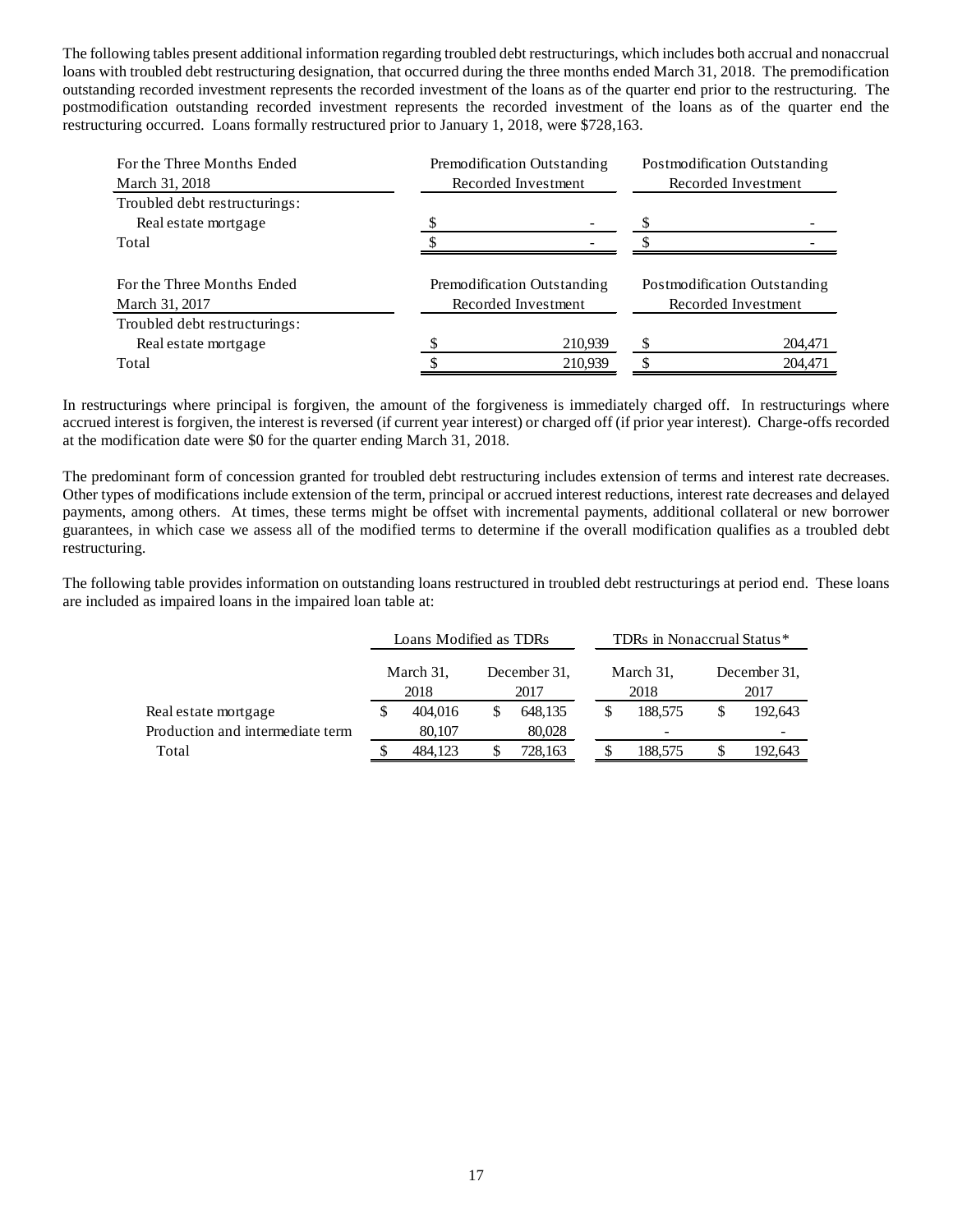Additional impaired loan information is as follows:

|                                                                |                   | <b>March 31, 2018</b>       |                  | December 31, 2017 |                             |               |           |  |
|----------------------------------------------------------------|-------------------|-----------------------------|------------------|-------------------|-----------------------------|---------------|-----------|--|
|                                                                |                   | <b>Unpaid</b>               |                  |                   |                             |               |           |  |
|                                                                | <b>Recorded</b>   | Principal                   | <b>Related</b>   | Recorded          | Principal                   |               | Related   |  |
|                                                                | <b>Investment</b> | <b>Balance</b> <sup>a</sup> | <b>Allowance</b> | Investment        | <b>Balance</b> <sup>a</sup> |               | Allowance |  |
| Impaired loans with a related<br>allowance for credit losses:  |                   |                             |                  |                   |                             |               |           |  |
| Real estate mortgage                                           | 111,965           | 111,965                     | \$23,262         | 114,944           | \$114,944                   | <sup>\$</sup> | 23,262    |  |
| Total                                                          | 111,965           | 111,965                     | \$23,262         | 114,944           | \$114,944                   | <sup>\$</sup> | 23,262    |  |
| Impaired loans with no related<br>allowance for credit losses: |                   |                             |                  |                   |                             |               |           |  |
| Real estate mortgage                                           | \$2,275,380       | \$2,274,617                 | \$               | \$2,921,865       | \$2,913,580                 | \$            |           |  |
| Production and intermediate term                               | 237,447           | 236,148                     |                  | 782,472           | 782,154                     |               |           |  |
| Total                                                          | \$2,512,827       | \$2,510,765                 | \$               | \$3,704,337       | \$3,695,734                 | \$            |           |  |
| Total impaired loans:                                          |                   |                             |                  |                   |                             |               |           |  |
| Real estate mortgage                                           | \$2,387,345       | \$2,386,582                 | \$23,262         | \$ 3,036,809      | \$3,028,524                 | \$            |           |  |
| Production and intermediate term                               | 237,447           | 236,148                     |                  | 782,472           | 782,154                     |               |           |  |
| Total                                                          | \$2,624,792       | \$2,622,730                 | \$23,262         | \$3,819,281       | \$3,810,678                 | $\mathcal{S}$ |           |  |

<sup>a</sup> Unpaid principal balance represents the recorded principal balance of the loan.

|                                  | For the Quarter & Year Ended |                 | For the Quarter & Year Ended |                        |  |  |
|----------------------------------|------------------------------|-----------------|------------------------------|------------------------|--|--|
| $\bullet$                        |                              | March 31, 2018  | March 31, 2017               |                        |  |  |
|                                  | Average                      | <b>Interest</b> | Average                      | Interest               |  |  |
|                                  | <b>Impaired</b>              | <b>Income</b>   | Impaired                     | Income                 |  |  |
|                                  | Loans                        | Recognized      | Loans                        | Recognized             |  |  |
| Impaired loans with a related    |                              |                 |                              |                        |  |  |
| allowance for credit losses:     |                              |                 |                              |                        |  |  |
| Real estate mortgage             | 113,378                      | \$              | 124,951                      | \$                     |  |  |
| Total                            | 113,378                      | \$              | 124,951<br>\$                | \$                     |  |  |
| Impaired loans with no related   |                              |                 |                              |                        |  |  |
| allowance for credit losses:     |                              |                 |                              |                        |  |  |
| Real estate mortgage             | \$2,271,835                  | \$<br>73,270    | \$2,468,903                  | \$<br>3,284            |  |  |
| Production and intermediate term | 237,798                      | 21,421          | 96,125                       |                        |  |  |
| Total                            | \$2,509,633                  | \$<br>94,691    | \$2,565,028                  | <sup>\$</sup><br>3,284 |  |  |
| Total impaired loans:            |                              |                 |                              |                        |  |  |
| Real estate mortgage             | \$2,385,213                  | \$<br>73,270    | \$2,593,854                  | \$<br>3,284            |  |  |
| Production and intermediate term | 237,798                      | 21,421          | 96,125                       |                        |  |  |
| Total                            | \$2,623,011                  | \$<br>94,691    | \$2,689,979                  | 3,284<br>\$            |  |  |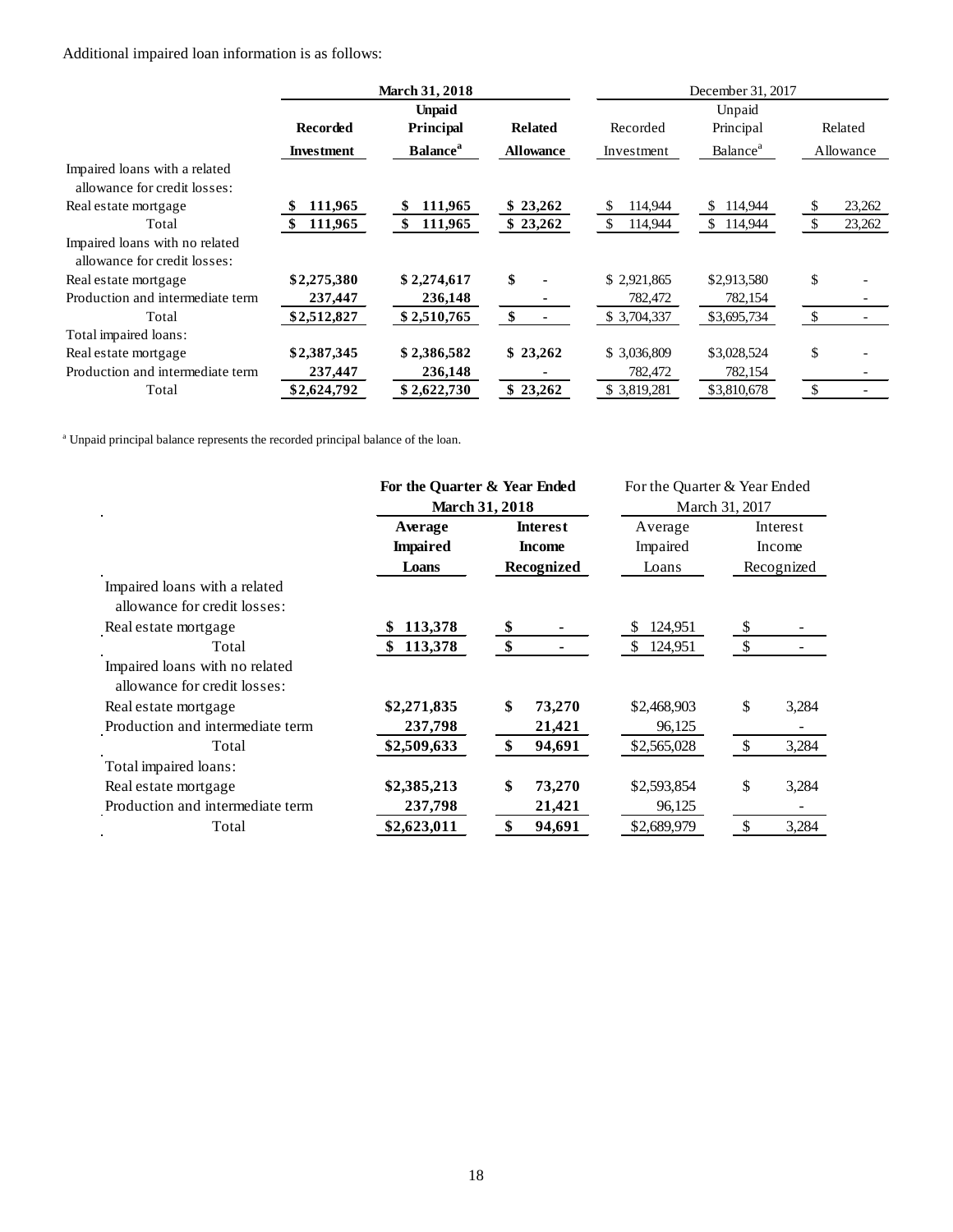A summary of changes in the allowance for loan losses and period end recorded investment in loans is as follows:

|                                                                                           |     | Real Estate<br>Mortgage |     | Production and<br>Intermediate<br>Term | Agribusiness  |    | Communications           |    | Energy and<br>Water/Waste<br>Water | Rural<br>Residential<br>Real Estate | Total           |
|-------------------------------------------------------------------------------------------|-----|-------------------------|-----|----------------------------------------|---------------|----|--------------------------|----|------------------------------------|-------------------------------------|-----------------|
| <b>Allowance for Credit</b><br>Losses:                                                    |     |                         |     |                                        |               |    |                          |    |                                    |                                     |                 |
| Balance at December 31,                                                                   |     |                         |     |                                        |               |    |                          |    |                                    |                                     |                 |
| 2017                                                                                      | \$  | 759,757                 | \$  | 76,000                                 | \$<br>36,074  | \$ | 8,969                    | \$ | 9,334                              | \$<br>2,607                         | \$<br>892,741   |
| Charge-offs<br>Recoveries                                                                 |     |                         |     |                                        |               |    | $\overline{\phantom{0}}$ |    | ÷,<br>$\overline{a}$               | $\qquad \qquad \blacksquare$        |                 |
| Provision for loan losses                                                                 |     | 68,652                  |     | 69,661                                 | (3,581)       |    | (691)                    |    | (5,426)                            | 423                                 | 129,038         |
| Other                                                                                     |     | 21                      |     | 112                                    | 2,871         |    | (49)                     |    | 3,760                              |                                     | 6,715           |
| Balance at March 31, 2018                                                                 | \$  | 828,430                 | \$  | 145,773                                | \$<br>35,364  | \$ | 8,229                    | \$ | 7,668                              | \$<br>3,030                         | \$<br>1,028,494 |
| Ending Balance:<br>Individually evaluated for<br>impairment<br>Collectively evaluated for | \$  | 23,262                  | \$  |                                        | \$            | \$ |                          | \$ |                                    | \$                                  | \$<br>23,262    |
| impairment                                                                                |     | 805,168                 |     | 145,773                                | 35,364        |    | 8,229                    |    | 7,668                              | 3,030                               | 1,005,232       |
| Balance at March 31, 2018                                                                 | \$  | 828,430                 | \$  | 145,773                                | \$<br>35,364  | \$ | 8,229                    | \$ | 7,668                              | \$<br>3,030                         | \$<br>1,028,494 |
| Balance at<br>December 31, 2016<br>Charge-offs                                            | \$  | 621.167                 | \$  | 69,216                                 | \$<br>24,537  | \$ | 21,864                   | \$ | 12,278<br>÷                        | \$<br>3,895                         | \$<br>752,957   |
| Recoveries                                                                                |     |                         |     |                                        |               |    | L,                       |    |                                    |                                     |                 |
| Provision for loan losses                                                                 |     | 40,760                  |     | 18,114                                 | 4,668         |    | (8,942)                  |    | 8,655                              | (1,780)                             | 61,475          |
| Other                                                                                     |     | (50)                    |     | (18,711)                               | (4,858)       |    | 441                      |    | (5,386)                            | 40                                  | (28, 524)       |
| Balance at<br>March 31, 2017                                                              | \$. | 661,877                 | \$  | 68,619                                 | \$<br>24,347  | \$ | 13,363                   | \$ | 15,547                             | \$<br>2,155                         | \$<br>785,908   |
| <b>Ending Balance:</b><br>Individually evaluated for<br>impairment                        | \$  | 31,005                  | \$  |                                        | \$            | \$ |                          | \$ |                                    | \$                                  | \$<br>31,005    |
| Collectively evaluated for<br>impairment                                                  |     | 630,872                 |     | 68,619                                 | 24,347        |    | 13,363                   |    | 15,547                             | 2,155                               | 754,903         |
| Balance at                                                                                |     |                         |     |                                        |               |    |                          |    |                                    |                                     |                 |
| March 31, 2017                                                                            | \$  | 661,877                 | \$  | 68,619                                 | \$<br>24,347  | \$ | 13,363                   | \$ | 15,547                             | \$<br>2,155                         | \$<br>785,908   |
|                                                                                           |     | Real Estate<br>Mortgage |     | Production and<br>Intermediate<br>Term | Agribusiness  |    | Communications           |    | Energy and<br>Water/Waste<br>Water | Rural<br>Residential<br>Real Estate | Total           |
| <b>Recorded Investments</b>                                                               |     |                         |     |                                        |               |    |                          |    |                                    |                                     |                 |
| in Loans Outstanding:                                                                     |     |                         |     |                                        |               |    |                          |    |                                    |                                     |                 |
| Ending Balance at                                                                         |     |                         |     |                                        |               |    |                          |    |                                    |                                     |                 |
| March 31, 2018                                                                            |     | \$910,930,767           | \$  | 67,761,143                             | \$32,210,078  | \$ | 3,830,969                | \$ | 12,170,303                         | \$2,956,259                         | \$1,029,859,519 |
| Individually evaluated for<br>impairment                                                  |     | \$ 2,385,949            | \$  | 236,047                                | \$            | \$ |                          |    |                                    | \$                                  | \$<br>2,621,996 |
| Collectively evaluated for                                                                |     |                         |     |                                        |               |    |                          |    |                                    |                                     |                 |
| impairment                                                                                |     | \$908,544,818           | \$. | 67,525,096                             | \$ 32,210,078 | -S | 3,830,969                | \$ | 12,170,303                         | \$2,956,259                         | \$1,027,237,523 |
| Ending Balance at<br>March 31, 2017<br>Individually evaluated for                         |     | \$867,063,019           | \$  | 63,309,823                             | \$30,903,334  | -S | 4,474,429                | \$ | 13,258,649                         | \$2,733,114                         | \$981,742,368   |
| impairment                                                                                |     | \$2,586,056             | \$  | 105,164                                | \$            | \$ |                          | S  |                                    | \$                                  | \$<br>2,691,220 |
| Collectively evaluated for<br>impairment                                                  |     | \$864,476,963           | \$  | 63,204,659                             | \$30,903,334  | \$ | 4,474,429                | \$ | 13,258,649                         | \$2,733,114                         | \$979,051,148   |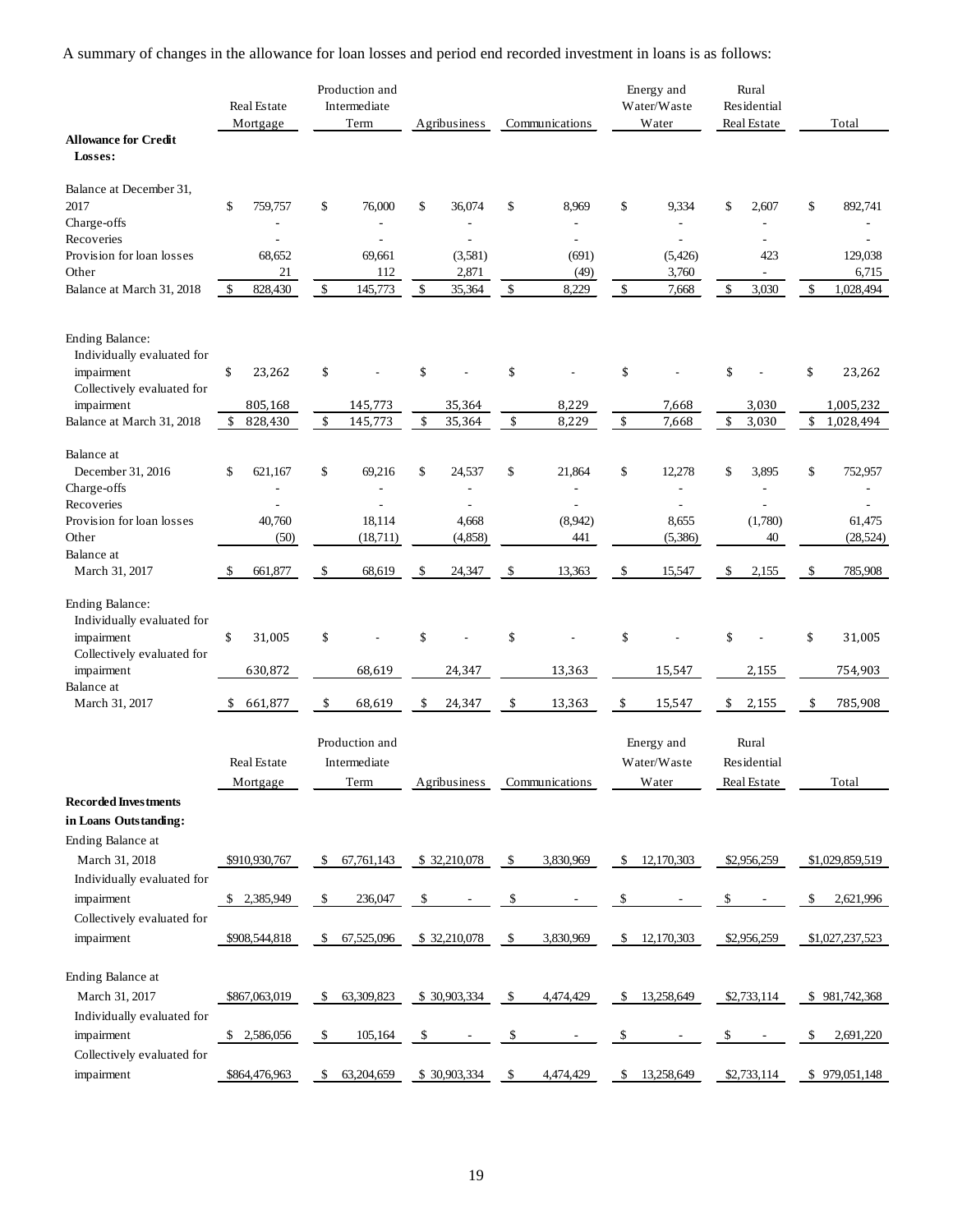# **NOTE 4 –– CAPITAL:**

The association's board of directors has established a Capital Adequacy Plan (Plan) that includes the capital targets that are necessary to achieve the institution's capital adequacy goals as well as the minimum permanent capital standards. The Plan monitors projected dividends, equity retirements and other actions that may decrease the association's permanent capital. In addition to factors that must be considered in meeting the minimum standards, the board of directors also monitors the following factors: capability of management; quality of operating policies, procedures and internal controls; quality and quantity of earnings; asset quality and the adequacy of the allowance for losses to absorb potential loss within the loan and lease portfolios; sufficiency of liquid funds; needs of an institution's customer base; and any other risk-oriented activities, such as funding and interest rate risk, potential obligations under joint and several liability, contingent and off-balance-sheet liabilities or other conditions warranting additional capital. At least quarterly, management reviews the association's goals and objectives with the board.

## **Regulatory Capitalization Requirements**

|                            | <b>Regulatory</b> | Conservation  | As of        |                       |  |
|----------------------------|-------------------|---------------|--------------|-----------------------|--|
| Risk-adjusted:             | <b>Minimums</b>   | <b>Buffer</b> | <b>Total</b> | <b>March 31, 2018</b> |  |
|                            |                   |               |              |                       |  |
| Common equity tier 1 ratio | 4.50%             | 2.50%         | 7.00%        | 13.87%                |  |
| Tier 1 capital ratio       | 6.00%             | 2.50%         | 8.50%        | 13.87%                |  |
| Total capital ratio        | 8.00%             | 2.50%         | 10.50%       | 13.97%                |  |
| Permanent capital ratio    | 7.00%             | $0.00\%$      | 7.00%        | 13.88%                |  |
| Non-risk-adjusted:         |                   |               |              |                       |  |
| Tier 1 leverage ratio      | 4.00%             | 1.00%         | 5.00%        | 13.09%                |  |
| UREE leverage ratio        | 1.50%             | $0.00\%$      | 1.50%        | 9.84%                 |  |

Risk-adjusted assets have been defined by FCA Regulations as the Statement of Condition assets and off-balance-sheet commitments adjusted by various percentages, depending on the level of risk inherent in the various types of assets. The primary changes which generally have the impact of increasing risk-adjusted assets (decreasing risk-based regulatory capital ratios) were as follows:

- Inclusion of off-balance-sheet commitments less than 14 months
- Increased risk-weighting of most loans 90 days past due or in nonaccrual status

Risk-adjusted assets is calculated differently for the permanent capital ratio (referred herein as PCR risk-adjusted assets) compared to the other risk-based capital ratios. The primary difference is the deduction of the allowance for loan losses from risk-adjusted assets for the permanent capital ratio.

The ratios are based on a three-month average daily balance in accordance with FCA regulations and are calculated as follows:

- Common equity tier 1 ratio is statutory minimum purchased borrower stock, other required borrower stock held for a minimum of 7 years, allocated equities held for a minimum of 7 years or not subject to revolvement, unallocated retained earnings, paid-in capital, less certain regulatory required deductions including the amount of allocated investments in other System institutions, and the amount of purchased investments in other System institutions under the corresponding deduction approach, divided by average risk-adjusted assets.
- Tier 1 capital ratio is common equity tier 1 plus non-cumulative perpetual preferred stock, divided by average risk-adjusted assets.
- Total capital is tier 1 capital plus other required borrower stock held for a minimum of 5 years, allocated equities held for a minimum of 5 years, subordinated debt and limited-life preferred stock greater than 5 years to maturity at issuance subject to certain limitations, allowance and reserve for credit losses under certain limitations less certain investments in other System institutions under the corresponding deduction approach, divided by average risk-adjusted assets.
- Permanent capital ratio (PCR) is all at-risk borrower stock, any allocated excess stock, unallocated retained earnings, paidin capital, subordinated debt and preferred subject to certain limitations, less certain allocated and purchased investments in other System institutions, divided by PCR risk-adjusted assets.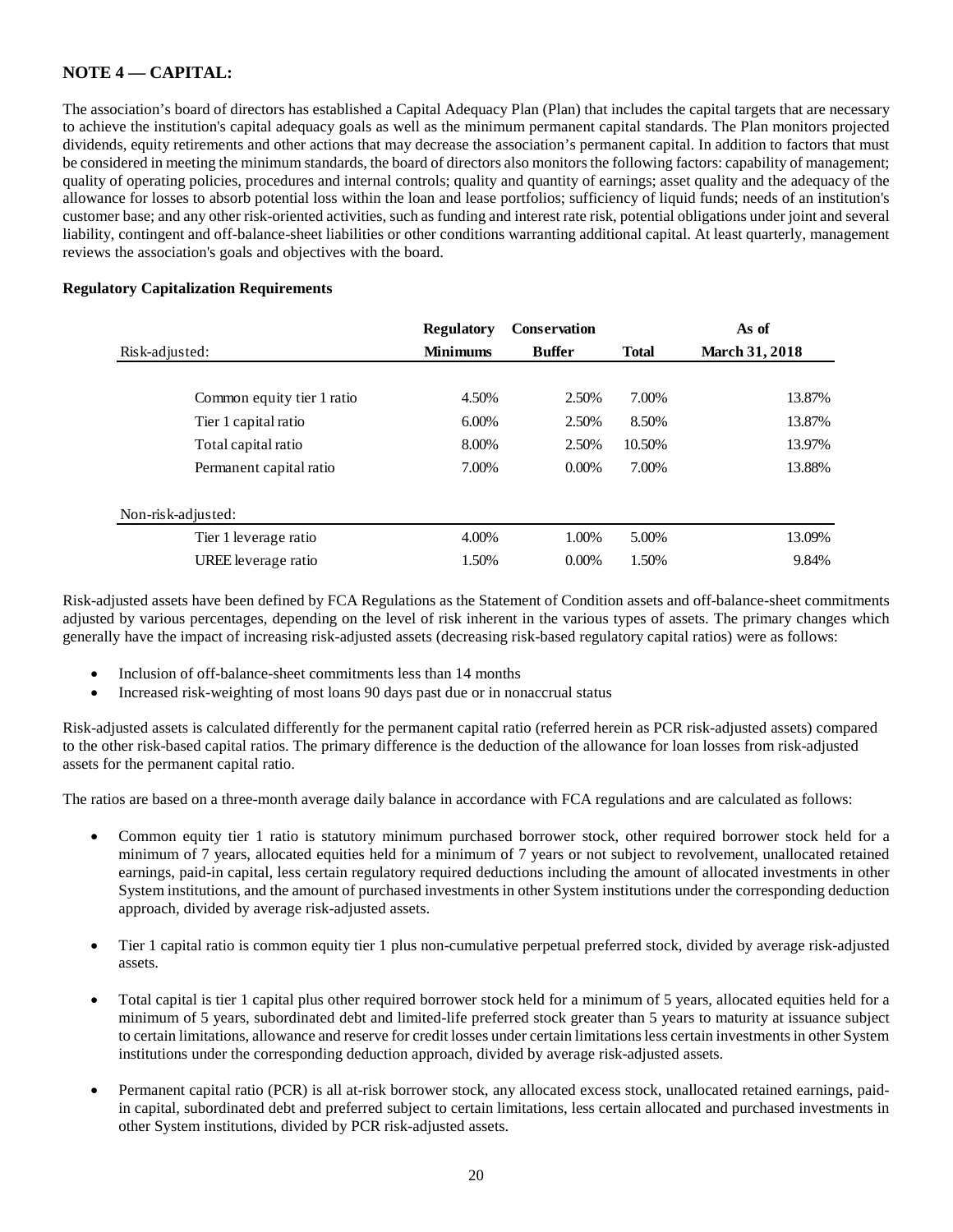- Tier 1 leverage ratio is tier 1 capital, including regulatory deductions, divided by average assets less regulatory deductions subject to tier 1 capital.
- UREE leverage ratio is unallocated retained earnings, paid-in capital, allocated surplus not subject to revolvement less certain regulatory required deductions including the amount of allocated investments in other System institutions divided by average assets less regulatory deductions subject to tier 1 capital.

If the capital ratios fall below the minimum regulatory requirements, including the capital conservation and leverage buffer amounts, capital distributions (equity redemptions, dividends, and patronage) and discretionary bonus payments to senior offices are restricted or prohibited without prior FCA approval.

The components of the association's risk-adjusted capital, based on 90 day average balances, were as follows at March 31, 2018:

|                                                                                        | Common        |               |               |               |
|----------------------------------------------------------------------------------------|---------------|---------------|---------------|---------------|
|                                                                                        | equity        | Tier 1        | Total capital | Permanent     |
| (dollars in thousands)                                                                 | tier 1 ratio  | capital ratio | ratio         | capital ratio |
| Numerator:                                                                             |               |               |               |               |
| Unallocated retained earnings                                                          | 77,735,050    | 77,735,050    | 77,735,050    | 77,735,050    |
| Paid-in capital                                                                        | 10,238,891    | 10,238,891    | 10,238,891    | 10,238,891    |
| Common Cooperative Equities:                                                           |               |               |               |               |
| Statutory minimum purchased borrower stock                                             | 4,264,826     | 4,264,826     | 4,264,826     | 4,264,826     |
| Other required member purchased stock held <5 years                                    |               |               |               |               |
| Other required member purchased stock held $\geq$ 5 years but < 7 years                |               |               |               |               |
| Other required member purchased stock held >7 years                                    |               |               |               |               |
| Allocated equities:                                                                    |               |               |               |               |
| Allocated equities held <5 years                                                       |               |               |               |               |
| Allocated equities held $>5$ years but $< 7$ years                                     |               |               |               |               |
| Allocated equities held $>7$                                                           | 44,764,713    | 44,764,713    | 44,764,713    | 44,764,713    |
| Nonqualified allocated equities not subject to retirement                              | 17,168,991    | 17,168,991    | 17,168,991    | 17,168,991    |
| Non-cumulative perpetual preferred stock                                               |               |               |               |               |
| Other preferred stock subject to certain limitations                                   |               |               |               |               |
| Subordinated debt subject to certain limitation                                        |               |               |               |               |
| Allowance for loan losses and reserve for credit losses subject to certain limitations |               |               | 945,008       |               |
| Regulatory Adjustments and Deductions:                                                 |               |               |               |               |
| Amount of allocated investments in other System institutions                           | (17,092,531)  | (17,092,531)  | (17,092,531)  | (17,092,531)  |
| Other regulatory required deductions                                                   |               |               |               |               |
|                                                                                        | 137,079,940   | 137,079,940   | 138,024,948   | 137,079,940   |
| Denominator:                                                                           |               |               |               |               |
| Risk-adjusted assets excluding allowance                                               | 1,005,364,532 | 1,005,364,532 | 1,005,364,532 | 1,005,364,532 |
| Regulatory Adjustments and Deductions:                                                 |               |               |               |               |
| Regulatory deductions included in total capital                                        | (17,092,531)  | (17,092,531)  | (17,092,531)  | (17,092,531)  |
| Allowance for loan losses                                                              |               |               |               | (894,990)     |
|                                                                                        | 988,272,001   | 988,272,001   | 988,272,001   | 987,377,011   |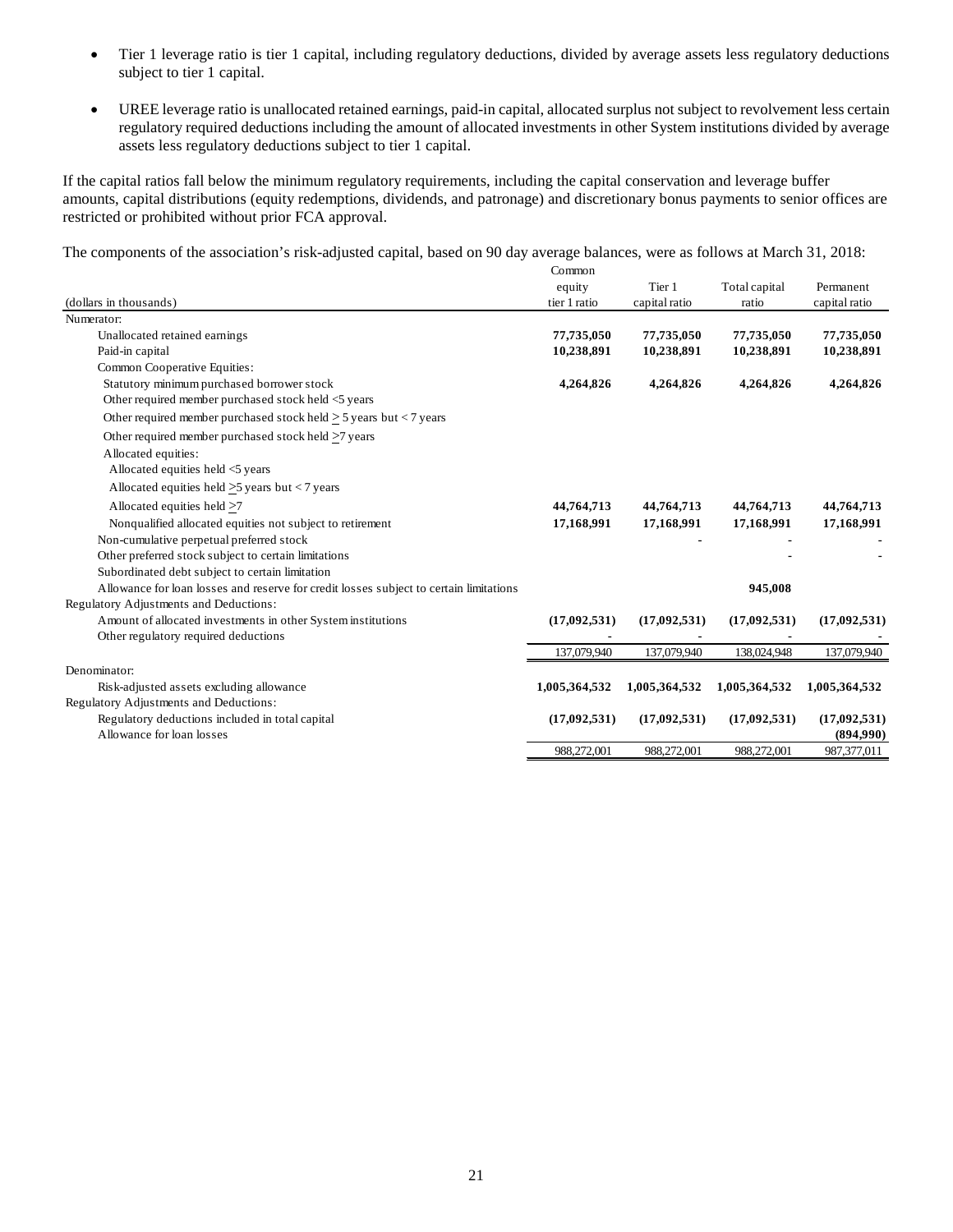The components of the association's non-risk-adjusted capital, based on 90 day average balances, were as follows at September 30, 2017:

|                                                                                        | Tier 1         | <b>UREE</b>    |
|----------------------------------------------------------------------------------------|----------------|----------------|
| (dollars in thousands)                                                                 | leverage ratio | leverage ratio |
| Numerator:                                                                             |                |                |
| Unallocated retained earnings                                                          | 77,735,050     | 77,735,050     |
| Paid-in capital                                                                        | 10,238,891     | 10,238,891     |
| Common Cooperative Equities:                                                           |                |                |
| Statutory minimum purchased borrower stock                                             | 4,264,826      |                |
| Other required member purchased stock held <5 years                                    |                |                |
| Other required member purchased stock held $>$ 5 years but < 7 years                   |                |                |
| Other required member purchased stock held $\geq$ 7 years                              |                |                |
| Allocated equities:                                                                    |                |                |
| Allocated equities held <5 years                                                       |                |                |
| Allocated equities held $>5$ years but < 7 years                                       |                |                |
| Allocated equities held >7                                                             | 44,764,713     |                |
| Nonqualified allocated equities not subject to retirement                              | 17,168,991     | 17,168,991     |
| Non-cumulative perpetual preferred stock                                               |                |                |
| Other preferred stock subject to certain limitations                                   |                |                |
| Subordinated debt subject to certain limitation                                        |                |                |
| Allowance for loan losses and reserve for credit losses subject to certain limitations |                |                |
| Regulatory Adjustments and Deductions:                                                 |                |                |
| Amount of allocated investments in other System institutions                           | (17,092,531)   | (2,148,365)    |
| Other regulatory required deductions                                                   |                |                |
|                                                                                        | 137,079,940    | 102,994,567    |
| Denominator:                                                                           |                |                |
| <b>Total Assets</b>                                                                    | 1,065,081,958  | 1,065,081,958  |
| Regulatory Adjustments and Deductions:                                                 |                |                |
| Regulatory deductions included in tier 1 capital                                       | (18, 212, 220) | (18, 212, 220) |
|                                                                                        | 1,046,869,738  | 1,046,869,738  |

The association's accumulated other comprehensive income (loss) relates entirely to its nonpension other postretirement benefits. Amortization of prior service (credits) cost and of actuarial (gain) loss are reflected in "Salaries and employee benefits" in the Consolidated Statement of Comprehensive Income. The following table summarizes the changes in accumulated other comprehensive income (loss) for the three months ended March 31:

|                                                    | 2018          | 2017         |
|----------------------------------------------------|---------------|--------------|
| Accumulated other comprehensive loss at January 1  | \$ (548, 446) | \$(140, 142) |
| Amortization of actuarial (gain) loss included     |               |              |
| in salaries and employee benefits                  | (3,783)       | (11, 364)    |
| Other comprehensive income (loss), net of tax      | (3,783)       | (11, 364)    |
| Accumulated other comprehensive income at March 31 | \$ (552, 229) | \$(151,506)  |

## **NOTE 5 — INCOME TAXES:**

Southern AgCredit, ACA conducts its business activities through two wholly-owned subsidiaries. Long-term mortgage lending activities are conducted through a wholly-owned FLCA subsidiary which is exempt from federal and state income tax. Short- and intermediate-term lending activities are conducted through a wholly-owned PCA subsidiary. The PCA subsidiary and the ACA holding company are subject to income tax. Southern AgCredit, ACA operates as a cooperative that qualifies for tax treatment under Subchapter T of the Internal Revenue Code. Accordingly, under specified conditions, Southern AgCredit, ACA can exclude from taxable income amounts distributed as qualified patronage dividends in the form of cash, stock or allocated retained earnings. Provisions for income taxes are made only on those taxable earnings that will not be distributed as qualified patronage dividends. Deferred taxes are recorded at the tax effect of all temporary differences based on the assumption that such temporary differences are retained by the institution and will therefore impact future tax payments. A valuation allowance is provided against deferred tax assets to the extent that it is more likely than not (more than 50 percent probability), based on management's estimate, that they will not be realized. For the three months ended March 31, 2018 and 2017, the net accrued tax liability/benefit was \$0.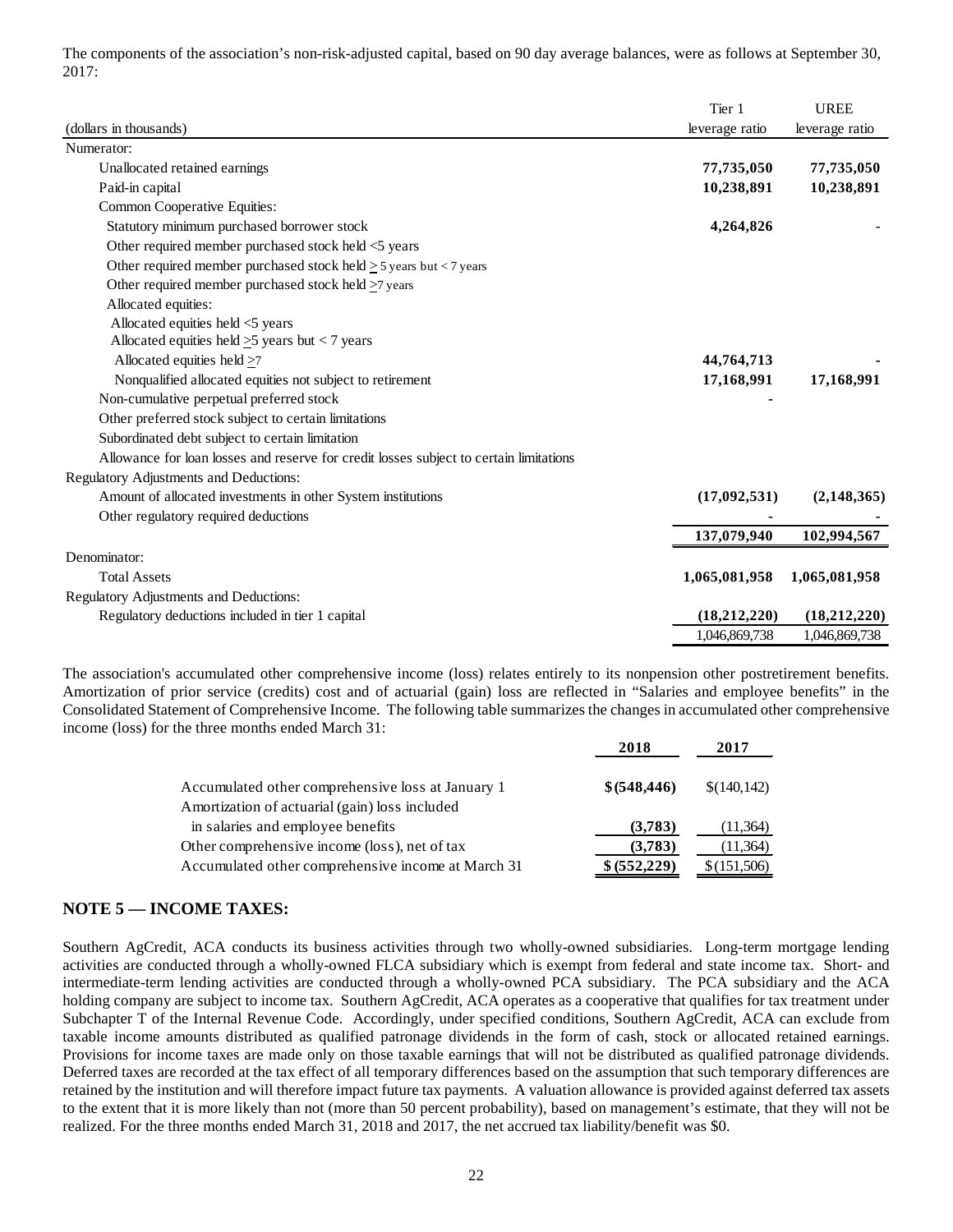# **NOTE 6 — FAIR VALUE MEASUREMENTS:**

FASB guidance defines fair value as the exchange price that would be received for an asset or paid to transfer a liability in the principal or most advantageous market for the asset or liability. See Note 14 to the 2017 Annual Report to Stockholders for a more complete description.

Assets and liabilities measured at fair value on a recurring basis are summarized below:

| <b>March 31, 2018</b>                      | <b>Fair Value Measurement Using</b> | <b>Total Fair</b>                   |         |                   |  |
|--------------------------------------------|-------------------------------------|-------------------------------------|---------|-------------------|--|
|                                            | Level 1                             | Level 2                             | Level 3 | Value             |  |
| Assets held in nonqualified benefit trusts | \$233,395                           | S<br>$\blacksquare$                 | SS.     | \$233,395         |  |
| December 31, 2017                          |                                     | Fair Value Measurement Using        |         | <b>Total Fair</b> |  |
|                                            | Level 1                             | Level 2                             | Level 3 | Value             |  |
| Assets held in nonqualified benefit trusts | \$239,159                           | \$.<br>$\qquad \qquad \blacksquare$ |         | 239.159           |  |

\*Accounting guidance requires that the fair value measurement for investments be broken out by the different types of investments held.

Assets and liabilities measured at fair value on a nonrecurring basis for each of the fair value hierarchy values are summarized below:

| <b>March 31, 2018</b> | <b>Fair Value Measurement Using</b> |    |                          |                        |                    | <b>Total Gains</b> |
|-----------------------|-------------------------------------|----|--------------------------|------------------------|--------------------|--------------------|
|                       | Level 1                             |    | Level 2                  | Level 3                | Value              | (Losses)           |
| Assets:               |                                     |    |                          |                        |                    |                    |
| $Loans*$              | \$<br>٠                             | \$ |                          | 88,703<br>\$           | 88,703<br>\$       | \$<br>۰            |
| Other property owned  | ٠                                   |    |                          | 5,597,118              | 5,597,118          |                    |
| December 31, 2017     | Fair Value Measurement Using        |    |                          | <b>Total Fair</b>      | <b>Total Gains</b> |                    |
|                       | Level 1                             |    | Level 2                  | Level 3                | Value              | (Losses)           |
| Assets:               |                                     |    |                          |                        |                    |                    |
| $Loans*$              | \$<br>$\overline{\phantom{a}}$      | S  | $\overline{\phantom{a}}$ | $\mathbb{S}$<br>91.682 | S.<br>91.682       | \$                 |
| Other property owned  |                                     |    | -                        | 5,597,118              | 5,597,118          |                    |

\*Represents the fair value of certain loans that were evaluated for impairment under authoritative guidance "Accounting by Creditors for Impairment of a Loan." The fair value was based upon the underlying collateral since these were collateral-dependent loans for which real estate is the collateral.

## **Sensitivity to Changes in Significant Unobservable Inputs**

For recurring fair value measurements categorized within Level 3 of the fair value hierarchy, the significant unobservable inputs used in the fair value measurement of the mortgage-backed securities are prepayment rates, probability of default and loss severity in the event of default. Significant increases (decreases) in any of those inputs in isolation would result in a significantly lower (higher) fair value measurement.

Generally, a change in the assumption used for the probability of default is accompanied by a directionally similar change in the assumption used for the loss severity and a directionally opposite change in the assumption used for prepayment rates.

Quoted market prices are generally not available for the instruments presented below. Accordingly, fair values are based on internal models that consider judgments regarding anticipated cash flows, future expected loss experience, current economic conditions, risk characteristics of various financial instruments and other factors. These estimates involve uncertainties and matters of judgment, and therefore cannot be determined with precision. Changes in assumptions could significantly affect the estimates.

With regard to nonrecurring measurements for impaired loans and other property owned, it is not practicable to provide specific information on inputs, as each collateral property is unique. System institutions utilize appraisals to value these loans and other property owned and take into account unobservable inputs, such as income and expense, comparable sales, replacement cost and comparability adjustments.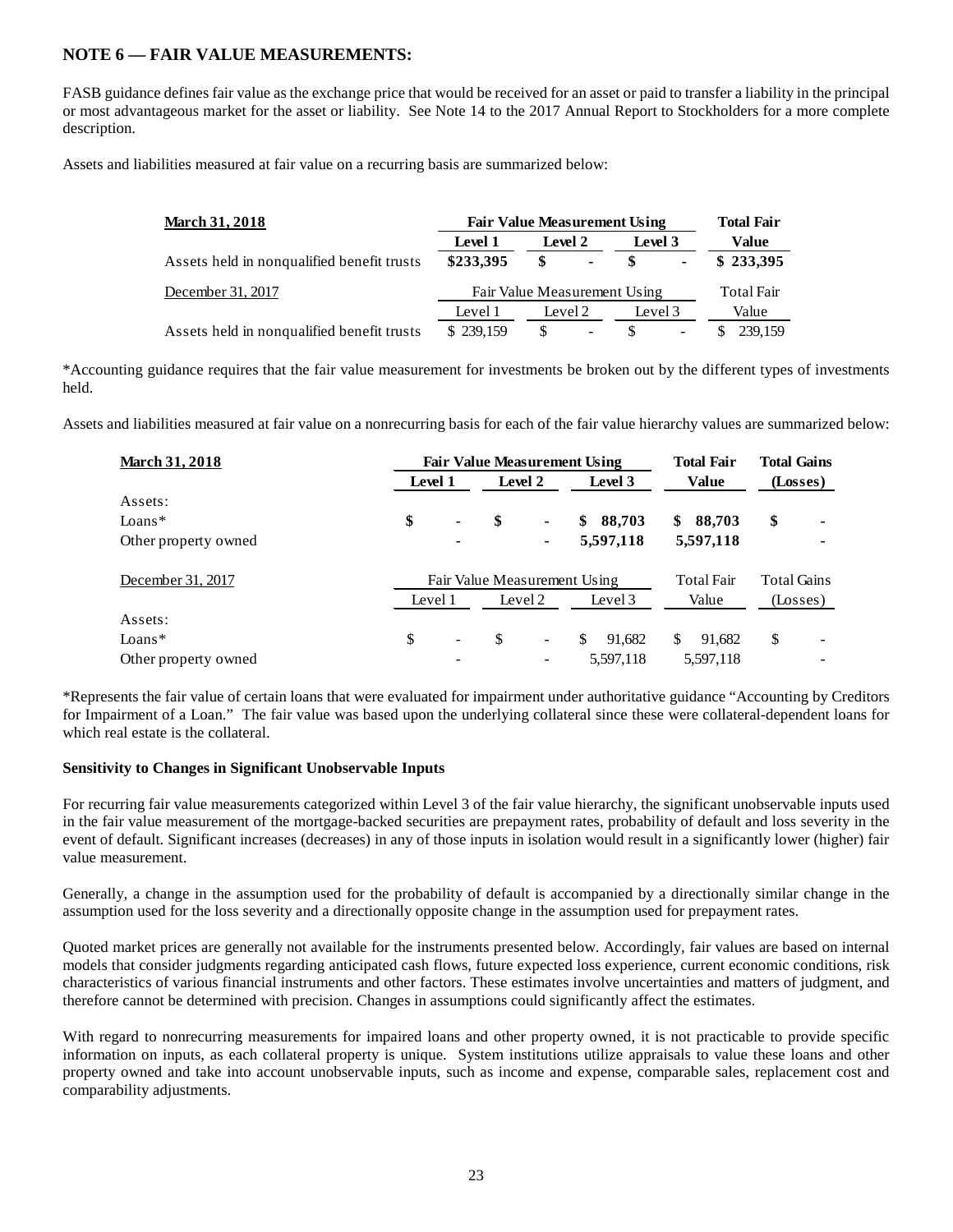|                                                                              | <b>Valuation</b><br>Technique(s) | <b>Input</b>                                 |  |
|------------------------------------------------------------------------------|----------------------------------|----------------------------------------------|--|
| Cash                                                                         | Carrying value                   | Par/principal and appropriate interest yield |  |
| Mission-related and other investment held-<br>to-maturity<br>Loans           |                                  | Prepayment rates                             |  |
|                                                                              | Discounted cash flow             | Probability of default                       |  |
|                                                                              |                                  | Loss severity                                |  |
|                                                                              |                                  | Prepayment rates                             |  |
|                                                                              | Discounted cash flow             | Probability of default                       |  |
|                                                                              |                                  | Loss severity                                |  |
|                                                                              |                                  | Benchmark yield                              |  |
| Note payable to the bank<br>Guaranteed obligations to government<br>entities | Discounted cash flow             | Derived yield spread                         |  |
|                                                                              |                                  | Own credit risk                              |  |
|                                                                              |                                  | Prepayment rates                             |  |
|                                                                              | Discounted cash flow             | Probability of default                       |  |
|                                                                              |                                  | Loss severity                                |  |

## **Valuation Techniques**

As more fully discussed in Note 2 to the 2017 Annual Report to Stockholders, authoritative guidance establishes a fair value hierarchy, which requires an entity to maximize the use of observable inputs and minimize the use of unobservable inputs when measuring fair value. The following represent a brief summary of the valuation techniques used for the association's assets and liabilities. For a more complete description, see Notes to the 2017 Annual Report to Stockholders.

## *Investment Securities*

Where quoted prices are available in an active market, available-for-sale securities are classified as Level 1. If quoted prices are not available in an active market, the fair value of securities is estimated using quoted prices for similar securities received from pricing services, pricing models that utilize observable inputs or discounted cash flows. Generally, these securities are classified as Level 2. This would include U.S. Treasury, U.S. agency and certain mortgage-backed securities. Where there is limited activity or less transparency around inputs to the valuation, the securities are classified as Level 3. Securities classified within Level 3 include assetbacked securities and certain mortgage-backed securities, including private label-FHA/VA securities and those issued by Farmer Mac.

## *Assets Held in Nonqualified Benefits Trusts*

Assets held in trust funds related to deferred compensation and supplemental retirement plans are classified within Level 1. The trust funds include investments that are actively traded and have quoted net asset values that are observable in the marketplace.

## *Standby Letters of Credit*

The fair value of letters of credit approximate the fees currently charged for similar agreements or the estimated cost to terminate or otherwise settle similar obligations.

#### *Loans Evaluated for Impairment*

For certain loans evaluated for impairment under FASB impairment guidance, the fair value is based upon the underlying real estate collateral since the loans were collateral-dependent. The fair value measurement process uses independent appraisals and other market-based information, but in many cases it also requires significant input based on management's knowledge of and judgment about current market conditions, specific issues relating to the collateral and other matters. As a result, a majority of these loans have fair value measurements that fall within Level 3 of the fair value hierarchy. When the value of the real estate, less estimated costs to sell, is less than the principal balance of the loan, a specific reserve is established. The fair value of these loans would fall under Level 2 of the hierarchy if the process uses independent appraisals and other market-based information.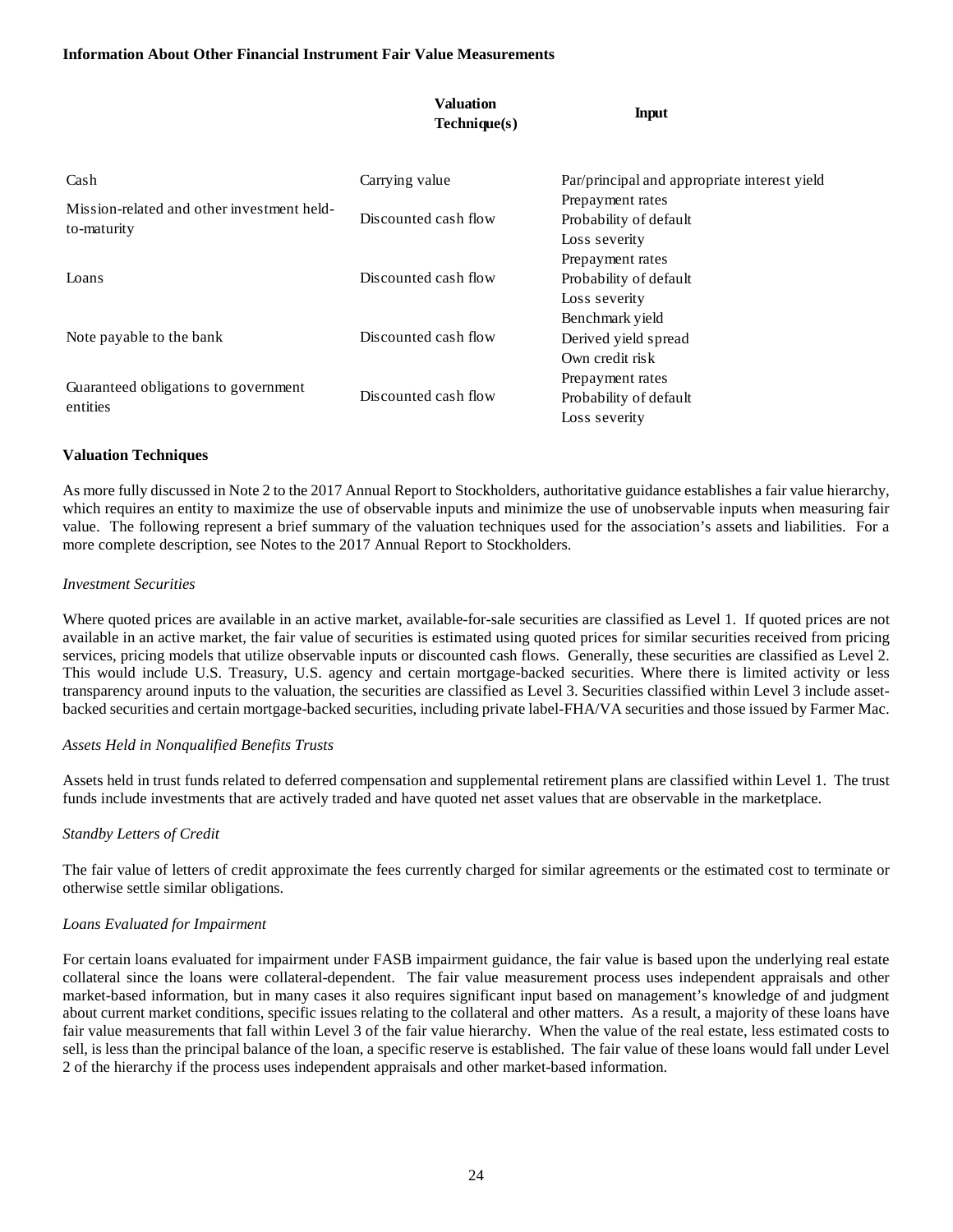## *Other Property Owned*

Other property owned is generally classified as Level 3 of the fair value hierarchy. The process for measuring the fair value of the other property owned involves the use of independent appraisals and other market-based information. Costs to sell represent transaction costs and are not included as a component of the asset's fair value. As a result, these fair value measurements fall within Level 3 of the hierarchy.

*Cash* 

For cash, the carrying amount is a reasonable estimate of fair value.

## *Loans*

Fair value is estimated by discounting the expected future cash flows using the associations' current interest rates at which similar loans would be made to borrowers with similar credit risk. The discount rates are based on the associations' current loan origination rates as well as management's estimates of credit risk. Management has no basis to determine whether the fair values presented would be indicative of the value negotiated in an actual sale and could be less.

For purposes of estimating fair value of accruing loans, the loan portfolio is segregated into pools of loans with homogeneous characteristics. Expected future cash flows, primarily based on contractual terms, and interest rates reflecting appropriate credit risk are separately determined for each individual pool.

The fair value of loans in nonaccrual status that are current as to principal and interest is estimated as described above, with appropriately higher interest rates which reflect the uncertainty of continued cash flows. For collateral-dependent impaired loans, it is assumed that collection will result only from the disposition of the underlying collateral.

## *Commitments to Extend Credit*

The fair value of commitments is estimated using the fees currently charged for similar agreements, taking into account the remaining terms of the agreements and the creditworthiness of the counterparties. For fixed-rate loan commitments, estimated fair value also considers the difference between current levels of interest rates and the committed rates.

# **NOTE 7 — EMPLOYEE BENEFIT PLANS:**

The following table summarizes the components of net periodic benefit costs of nonpension other postretirement employee benefits for the three months ended March 31:

|                                               | Other Benefits |         |      |           |
|-----------------------------------------------|----------------|---------|------|-----------|
|                                               | 2018           |         | 2017 |           |
| Service cost                                  |                | 10,670  |      | 8,492     |
| Interest cost                                 |                | 37,425  |      | 38,368    |
| Amortization of prior service (credits) costs |                | (3,783) |      | (11, 364) |
| Net periodic benefit cost                     |                | 44.312  |      | 35,496    |

The association's liability for the unfunded accumulated obligation for these benefits at March 31, 2018, was \$3,825,739 and is included in "Other Liabilities" in the balance sheet.

The components of net periodic benefit cost other than the service cost component are included in the line item "other components of net periodic postretirement benefit cost" in the income statement.

The structure of the district's defined benefit pension plan is characterized as multiemployer since the assets, liabilities and cost of the plan are not segregated or separately accounted for by participating employers (bank and associations). The association recognizes its amortized annual contributions to the plan as an expense. The association previously disclosed in its financial statements for the year ended December 31, 2017, that it expected to contribute \$59,060 to the district's defined benefit pension plan in 2017. As of March 31, 2018, \$14,765 of contributions have been made. The association presently anticipates contributing an additional \$44,295 to fund the defined benefit pension plan in 2017 for a total of \$59,060.